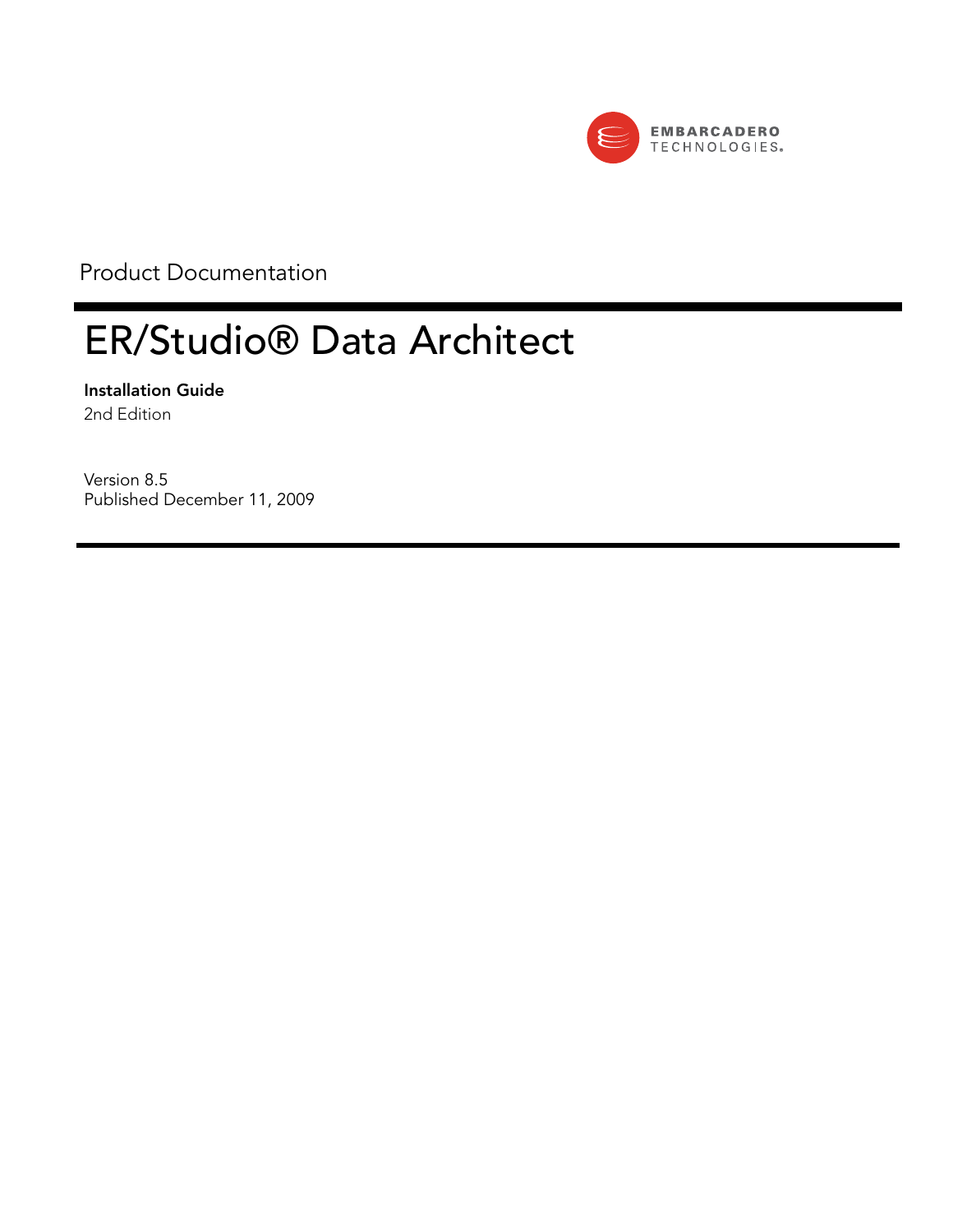© 2009 Embarcadero Technologies, Inc. Embarcadero, the Embarcadero Technologies logos, and all other Embarcadero Technologies product or service names are trademarks or registered trademarks of Embarcadero Technologies, Inc. All other trademarks are property of their respective owners.

This software/documentation contains proprietary information of Embarcadero Technologies, Inc.; it is provided under a license agreement containing restrictions on use and disclosure and is also protected by copyright law. Reverse engineering of the software is prohibited.

If this software/documentation is delivered to a U.S. Government Agency of the Department of Defense, then it is delivered with Restricted Rights and the following legend is applicable:

Restricted Rights Legend Use, duplication, or disclosure by the Government is subject to restrictions as set forth in subparagraph (c)(1)(ii) of DFARS 252.227-7013, Rights in Technical Data and Computer Software (October 1988). If this software/documentation is delivered to a U.S. Government Agency not within the Department of Defense, then it is delivered with Restricted Rights, as defined in FAR 552.227-14, Rights in Data-General, including Alternate III (June 1987). Information in this document is subject to change without notice. Revisions may be issued to advise of such changes and additions. Embarcadero Technologies, Inc. does not warrant that this documentation is error-free.

Embarcadero Technologies, Inc. is a leading provider of award-winning tools for application developers and database professionals so they can design systems right, build them faster and run them better, regardless of their platform or programming language. Ninety of the Fortune 100 and an active community of more than three million users worldwide rely on Embarcadero products to increase productivity, reduce costs, simplify change management and compliance and accelerate innovation. The company's flagship tools include: Embarcadero® Change Manager™, CodeGear™ RAD Studio, DBArtisan®, Delphi®, ER/Studio®, JBuilder® and Rapid SQL®. Founded in 1993, Embarcadero is headquartered in San Francisco, with offices located around the world. Embarcadero is online at www.embarcadero.com.

100 CALIFORNIA STREET 12TH FLOOR SAN FRANCISCO, CALIFORNIA 94111 USA

YORK HOUSE 18 YORK ROAD MAIDENHEAD, BERKSHIRE SL6 1SF, UNITED KINGDOM

CORPORATE HEADQUARTERS EMEA HEADQUARTERS ASIA-PACIFIC HEADQUARTERS L7. 313 LA TROBE STREET MELBOURNE VIC 3000 AUSTRALIA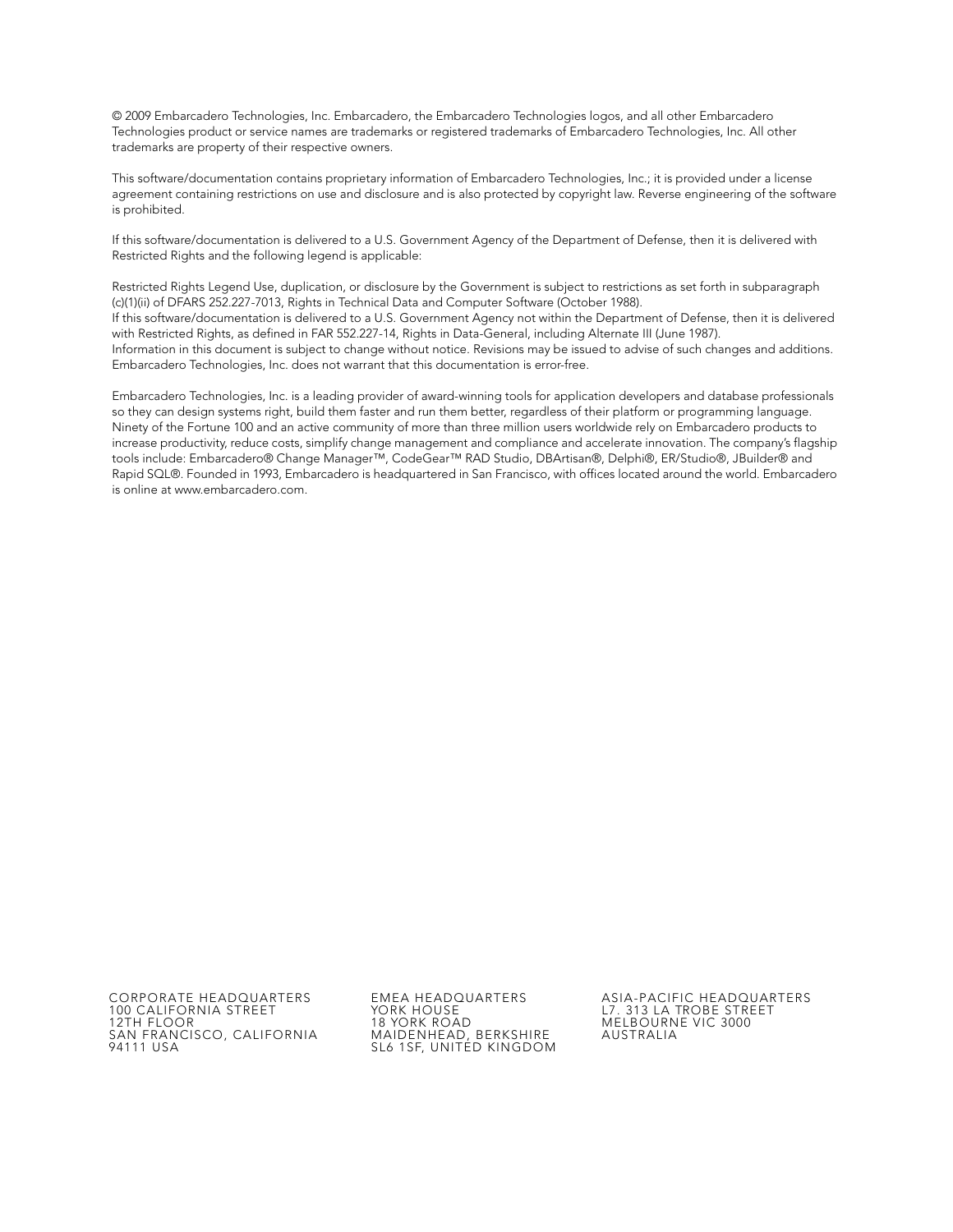# **Contents**

| Registering a Trial or Workstation License at Application Startup 10 |     |
|----------------------------------------------------------------------|-----|
|                                                                      |     |
|                                                                      |     |
|                                                                      |     |
|                                                                      |     |
|                                                                      |     |
|                                                                      |     |
|                                                                      |     |
| Upgrading ER/Studio Data Architect Standard Diagrams 14              |     |
|                                                                      |     |
|                                                                      |     |
|                                                                      |     |
|                                                                      |     |
|                                                                      |     |
|                                                                      |     |
|                                                                      |     |
|                                                                      |     |
|                                                                      |     |
| Creating an IBM DB2 for LUW User Temporary Tablespace 22             |     |
|                                                                      |     |
|                                                                      |     |
|                                                                      | 24  |
|                                                                      |     |
|                                                                      | -26 |
|                                                                      |     |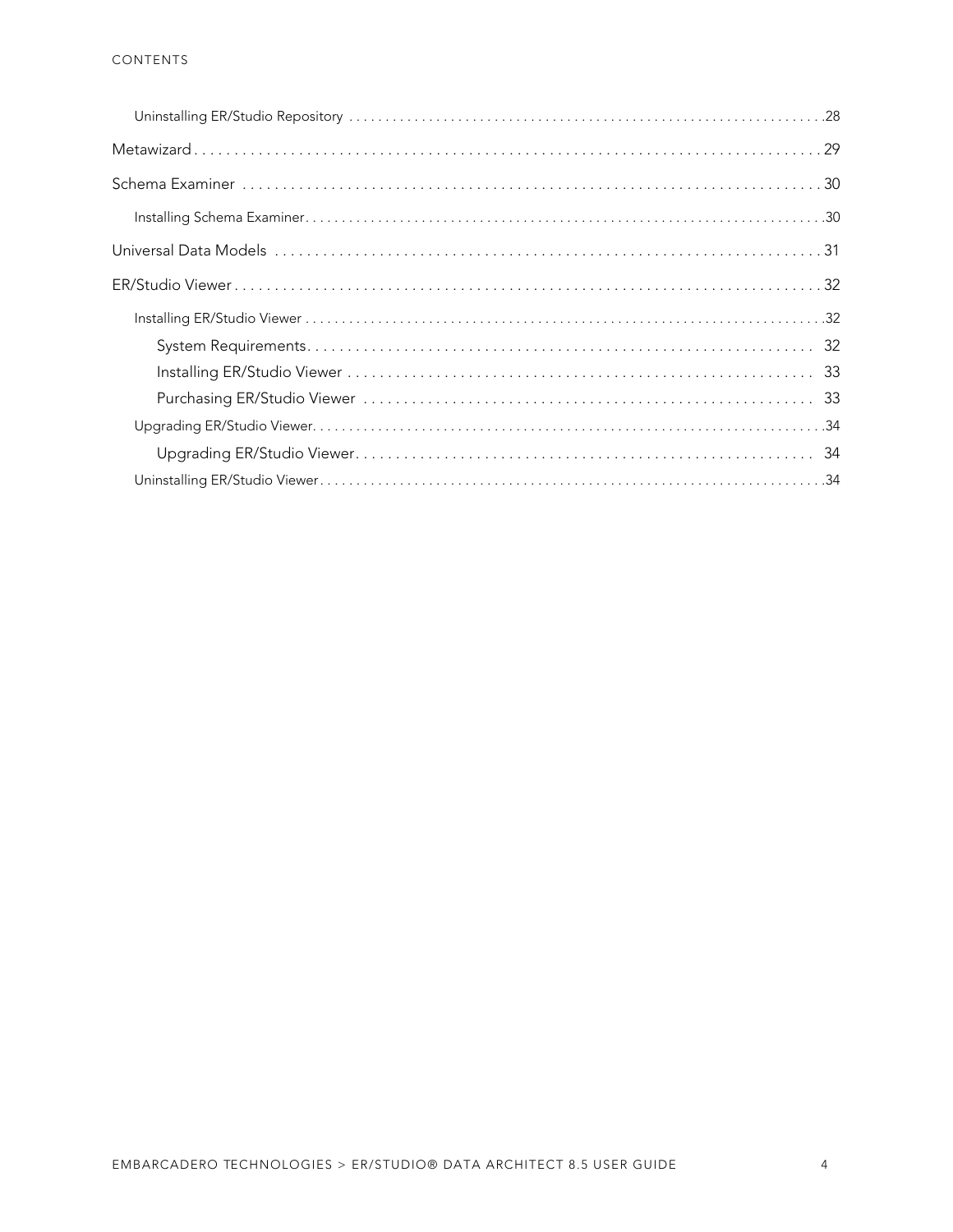# <span id="page-4-0"></span>ABOUT THIS GUIDE

This guide contains information to help you install, upgrade, and uninstall the following ER/Studio products and add-on products:

• [ER/Studio Data Architect](#page-5-0): Provides a complete environment for you to analyze, design, create, and maintain database applications.

**NOTE:** When you upgrade ER/Studio Data Architect, upgrade ER/Studio Repository to the corresponding release and vice versa.

- [ER/Studio Repository](#page-16-0): The server-side Repository provides for improved teamwork and enterprise collaboration. ER/Studio Repository is included in the ER/Studio Enterprise.
	- **NOTE:** ER/Studio also includes the ER/Studio Portal and EA/Studio. EA/Studio is a business process and conceptual modeling tool. EA/Studio installation details are described in the EA/Studio Installation Guide.
- [Metawizard:](#page-28-0) Integrate metadata across modeling tools, business intelligence, ETL platforms and industry-standard exchange formats (XMI, XML and XSD). This tool enables ER/Studio Data Architect to integrate with more than seventy other applications by sharing metadata through an import-export capability.
- [Universal Data Models](#page-30-0): Standard and Industry-specific data model templates for ER/Studio Data Architect that reduce the development time of database-related projects by an average of 60 percent, as well as improve the quality of existing and new data models.
- [ER/Studio Viewer](#page-31-0): View, navigate, and print ER/Studio Data Architect models in a view-only environment. ER/Studio Viewer features the same sophisticated and advanced viewing, navigation, and printing functionality that ER/Studio Data Architect provides.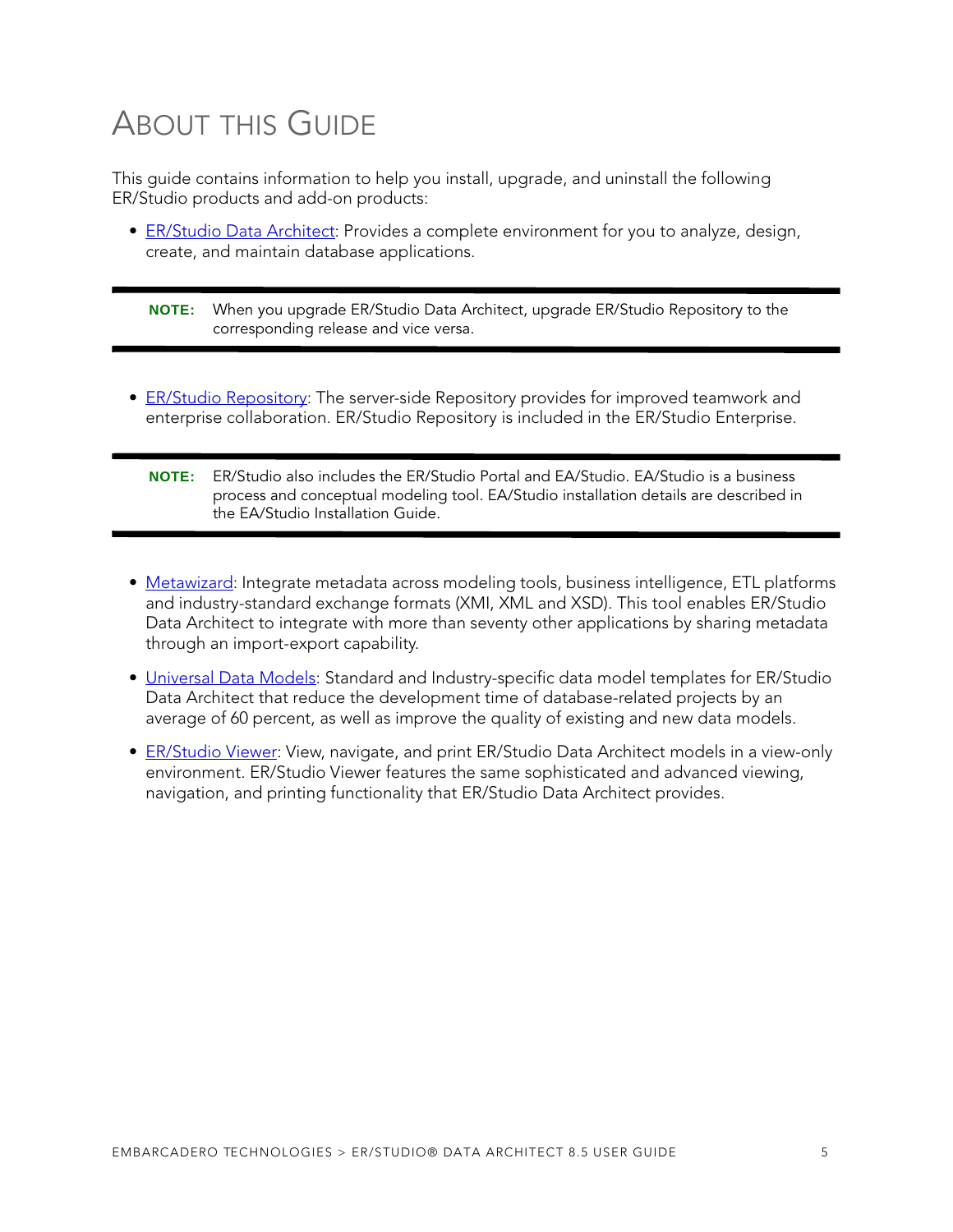# <span id="page-5-0"></span>ER/STUDIO DATA ARCHITECT

ER/Studio Data Architect provides a complete environment for you to analyze, design, create, and maintain database applications.This section is comprised of the following topics:

- [ER/Studio Data Architect Installation Checklist](#page-5-1)
- [Licensing ER/Studio Data Architect](#page-8-0)
- [Upgrading ER/Studio Data Architect](#page-11-1)
- [Uninstalling ER/Studio Data Architect](#page-15-0)

# <span id="page-5-1"></span>ER/STUDIO DATA ARCHITECT INSTALLATION CHECKLIST

Use the following checklist to ensure you correctly install and configure ER/Studio Data Architect.

| Done | N/A | Requirements                                                                                                                                   |
|------|-----|------------------------------------------------------------------------------------------------------------------------------------------------|
|      |     | Download ER/Studio Data Architect                                                                                                              |
|      |     | You can download a 14-day trial version of ER/Studio Data Architect, which you can license later,<br>from<br>www.embarcadero.com/downloads     |
|      |     | Review ER/Studio Data Architect ReadMe                                                                                                         |
|      |     | For the most current installation and usage information, see the ReadMe at<br>docs.embarcadero.com.                                            |
|      |     | Ensure System Compatibility                                                                                                                    |
|      |     | For system requirements, see <b>System Requirements</b> .                                                                                      |
|      |     | Install ER/Studio Data Architect                                                                                                               |
|      |     | For installation details, see Installing ER/Studio Data Architect.                                                                             |
|      |     | License ER/Studio Data Architect                                                                                                               |
|      |     | For ER/Studio Data Architect licensing details, see Licensing ER/Studio Data Architect.                                                        |
|      |     | Run and Test ER/Studio Data Architect                                                                                                          |
|      |     | For step-by-step instructions on using ER/Studio Data Architect, see the ER/Studio Data Architect<br>Evaluation Guide at docs.embarcadero.com. |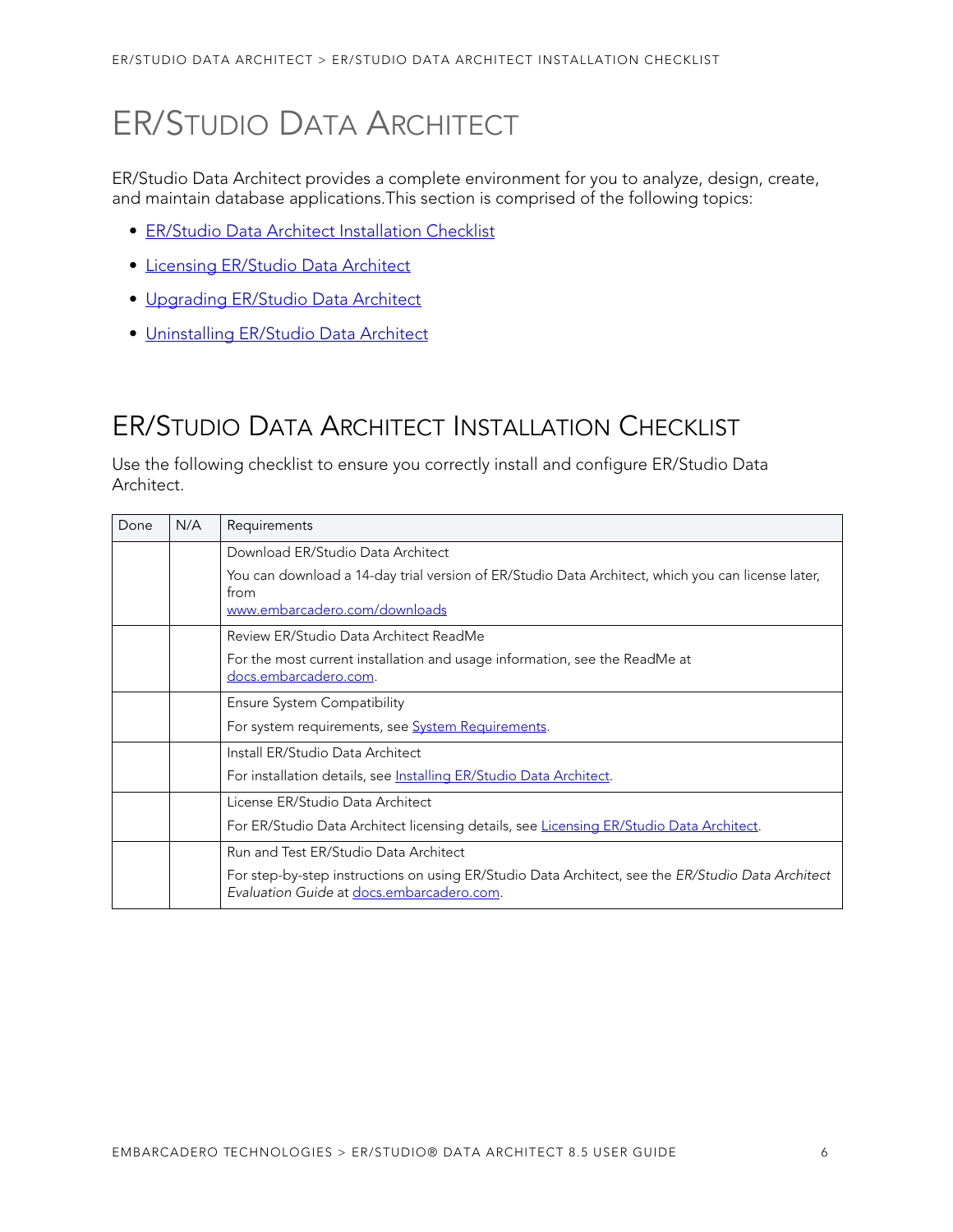## <span id="page-6-0"></span>SYSTEM REQUIREMENTS

Review the requirements before you install ER/Studio Data Architect. Adhering to these requirements optimizes ER/Studio Data Architect performance.

| ER/Studio Data Architect Requirements |                                                                                                                                                                                                                                                         |                                                                                        |  |  |  |
|---------------------------------------|---------------------------------------------------------------------------------------------------------------------------------------------------------------------------------------------------------------------------------------------------------|----------------------------------------------------------------------------------------|--|--|--|
| Hardware                              | Processor                                                                                                                                                                                                                                               | Pentium III, 600 MHz or higher                                                         |  |  |  |
|                                       | RAM                                                                                                                                                                                                                                                     | 1 GB                                                                                   |  |  |  |
|                                       | Disk Space                                                                                                                                                                                                                                              | 340 MB                                                                                 |  |  |  |
|                                       |                                                                                                                                                                                                                                                         | 175 MB in the System TEMP directory for temporary file storage during<br>installation. |  |  |  |
|                                       | DVD Reader                                                                                                                                                                                                                                              |                                                                                        |  |  |  |
| Operating System                      | Any of the following:<br>· Windows Vista<br>• Windows XP Professional<br>• Windows 2003 (32-bit mode)<br>· Windows 2000 Pro Server<br>• Advanced Server with Service Pack 2                                                                             |                                                                                        |  |  |  |
| Software                              | To use an Open Data Base Connectivity (ODBC) database as a data source, install the ODBC<br>driver on your client computer.<br>To connect to the DBMS using native connectivity, install the native client libraries available from<br>the DBMS vendor. |                                                                                        |  |  |  |
| Privileges                            | Local administrator privileges (required for installation only).                                                                                                                                                                                        |                                                                                        |  |  |  |

## <span id="page-6-1"></span>INSTALLING ER/STUDIO DATA ARCHITECT

**NOTE:** To ensure compatibility, the release dates of ER/Studio Repository and ER/Studio Data Architect must be the same.

- 1 Log on to Windows with local administrator privileges.
- 2 Start the ER/Studio Data Architect installation program
- 3 Walk through the installation wizard following the onscreen prompts.

The following provides additional information for some options that are not self-explanatory: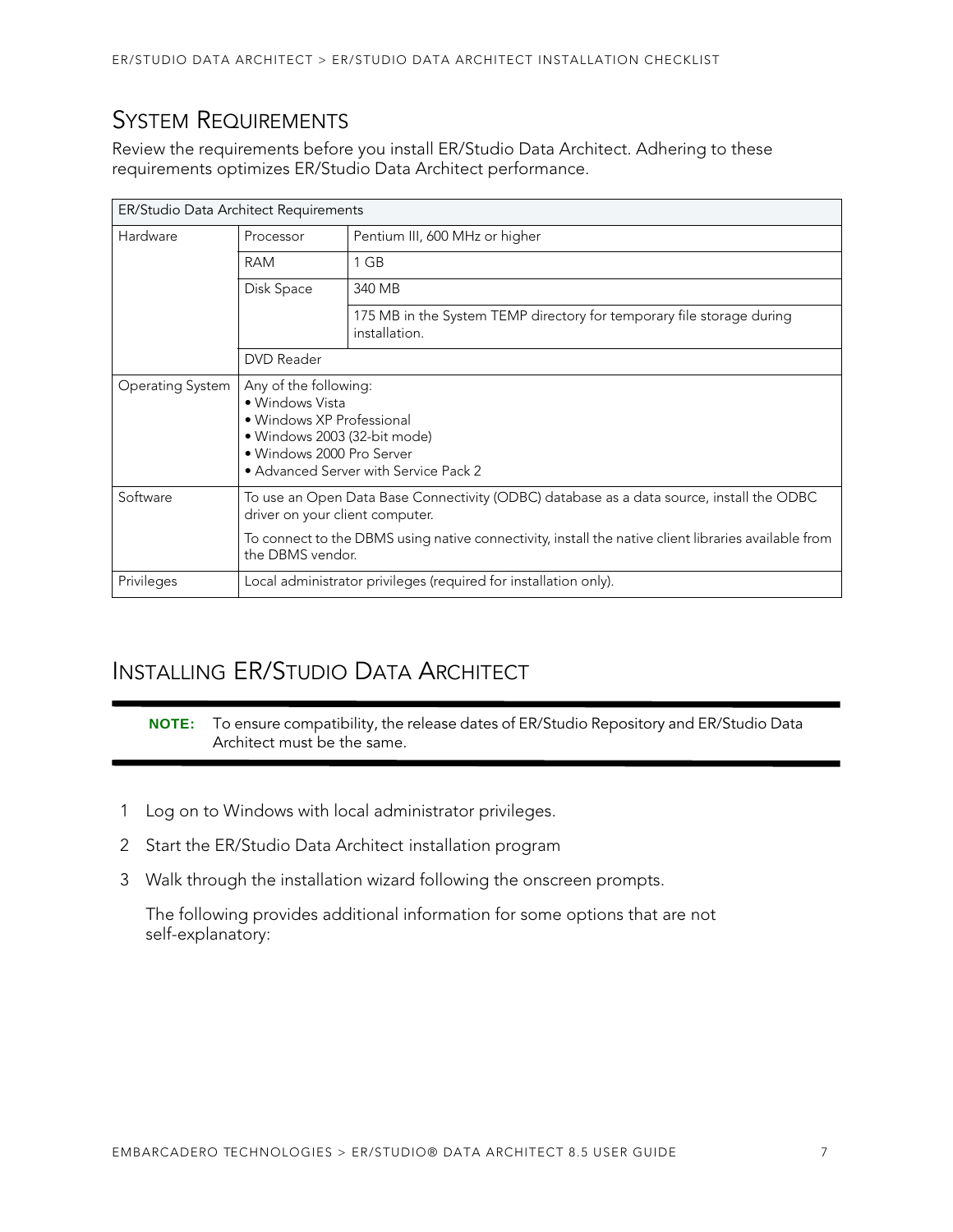- **Default Notation**: Choose the notation type you want ER/Studio Data Architect to use by default to display the model.
	- **IDEF1X**: Data modeling technique used by many branches of the United States Federal Government.
	- **IE (Martin/Finkelstein)**: Information Engineering (IE) as developed by Martin and later revised by Finkelstein.
	- **IE (Crow's Feet)**: Uses IE notation and represents relationships with connecting lines between entities, and symbols at the ends of those lines to represent the cardinality of the relationship. This is the notation used in Oracle texts and in other applications such as Visio. Foreign keys are displayed in entity boxes.
	- **IE (Hide Foreign Keys)**: Uses standard IE notation, but foreign keys are not displayed in entity boxes.

- **Shared Application Data Location**: By default, ER/Studio Data Architect installs shared directories and application files such as the DatatypeMapping, Macros, and Sample Models directories in the following locations:
	- **Windows XP:** C:\Documents and Settings\All Users\Application Data\Embarcadero\ERStudio\_X.X
	- **Windows Vista:** C:\ProgramData\Embarcadero\ERStudio\_X.X

If you prefer to store these files in another directory, follow the procedure in Changing the Location of [ER/Studio Data Architect](#page-8-1) Shared Files.

• For step-by-step instructions on how to use ER/Studio Data Architect, see the ER/Studio Data Architect Evaluation Guide at [docs.embarcadero.com.](http://docs.embarcadero.com)

**NOTE:** You can change the notation setting at a later time. To change the notation, click **Tools > Options** from the ER/Studio Data Architect Main menu, and then click the Logical or Physical tab where you can choose the notation type.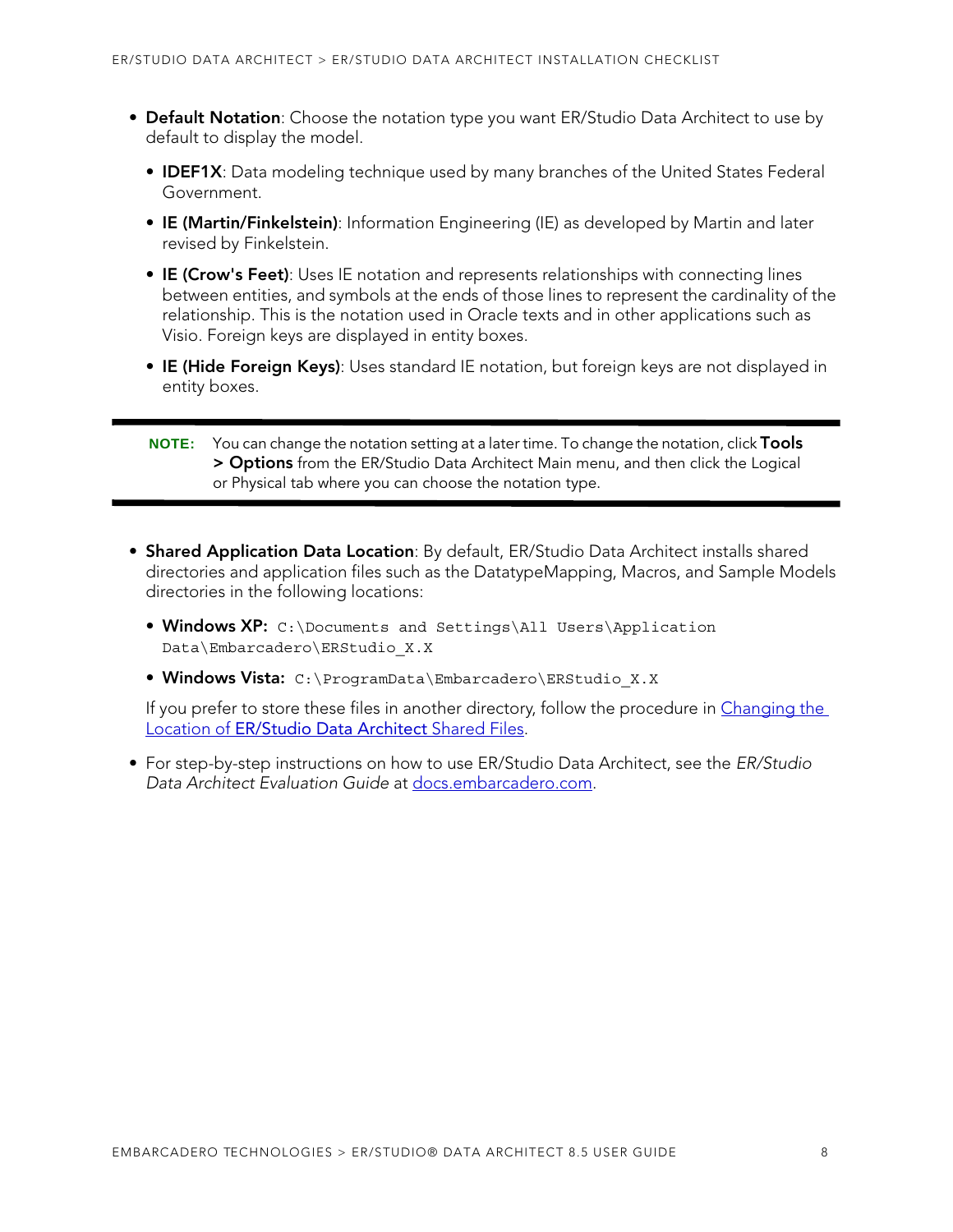#### <span id="page-8-1"></span>**Changing the Location of ER/Studio Data Architect Shared Files**

**NOTE:** You must have local administrator privileges to change the location where ER/Studio Data Architect stores and searches for shared application data.

- 1 Click **Help > About ER/Studio Data Architect**, and then click **File Path**.
- 2 In the **File Path** dialog, browse to an existing directory where you want to store your shared files.

**NOTE:** The directory path you choose must be the location where you have created an Embarcadero\ERStudioDA\_X.X directory or where you want ER/Studio Data Architect to create this directory.

ER/Studio Data Architect creates **C:\**Documents and Settings\All Users\Application Data\Embarcadero\ERStudioDA\_X.X directory, if it does not already exist.

3 In the **File Path** dialog, click **OK**, and then in the **About ERStudio** dialog, click **OK** again.

ER/Studio Data Architect searches for the datatype mappings in this directory.

- 4 Click **Tools > Options > Directories**, specify where you want to store your macros, and then click **OK**.
- 5 Copy the contents of the DatatypeMapping, Macros, and Sample Models directories to the new location.
- 6 To effect the changes, restart ER/Studio Data Architect.

## <span id="page-8-0"></span>LICENSING ER/STUDIO DATA ARCHITECT

ER/Studio Data Architect requires one or more licenses in order to run. A baseline license provides basic feature support for the product. In addition, incremental licenses may be required to support specific DBMS platforms, product add-ons or other functions.

ER/Studio Data Architect supports three types of licenses:

- **Trial licenses**: A license for a 14-day, full-featured trial version of the product. The trial license must be registered before you can use the product. For more information, see [Registering a Trial or Workstation License at Application Startup](#page-9-0).
- **Workstation licenses**: A license or set of licenses that is tied to a particular workstation. The product can only be used on that workstation. For more information, see [Registering a](#page-10-0)  [Workstation License after Application Startup](#page-10-0).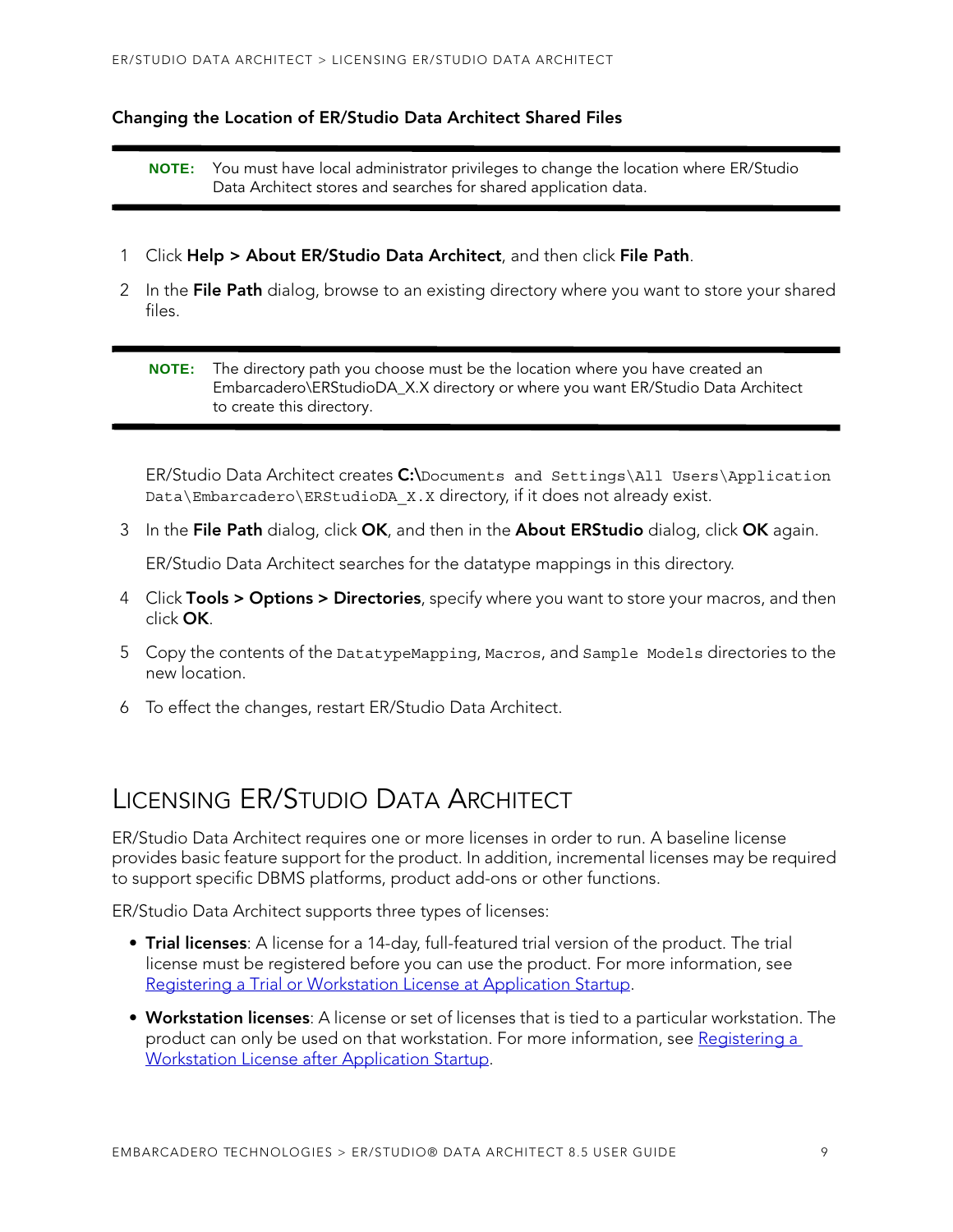- **Networked licenses**: Networked licenses are administered and distributed by a central License Server (Embarcadero License Center or Acresso FLEXnet Publisher). There are two types of networked licenses:
	- **Concurrent licensing**: Users on different machines take turns using licenses from a shared pool.
	- **Networked Named User licensing**: Licenses are pre-assigned to specific users that are setup on the license server's user list. Those users are guaranteed to have licenses available any time.

For more information, see [Registering a Networked License](#page-11-0).

If you have problems registering, see [Registering by Phone](#page-10-1).

### <span id="page-9-0"></span>REGISTERING A TRIAL OR WORKSTATION LICENSE AT APPLICATION STARTUP

Shortly after downloading a trial version of an Embarcadero product, you should receive an e-mail from Embarcadero with a serial number, which must be registered as follows. These instructions also apply if you have purchased a product and received a serial number prior to running the application for the first time, or if the trial period has expired.

1 Start the application.

The Embarcadero License Registration dialog appears.

- 2 Copy the serial number from the e-mail, and then paste it into the **Serial Number** field.
- 3 Enter your Embarcadero Developer Network (EDN) account credentials in the **Login or Email** and **Password** fields.

If you have not previously created an EDN account, or have forgotten your password, click **I need to create ...** or **I've lost my password**.

4 Click **Register**.

The activation file should be downloaded and installed automatically. If this does not happen, click the Trouble Connecting? Try Web Registration link and follow the prompts. If you still have problems, see [Registering by Phone](#page-10-1).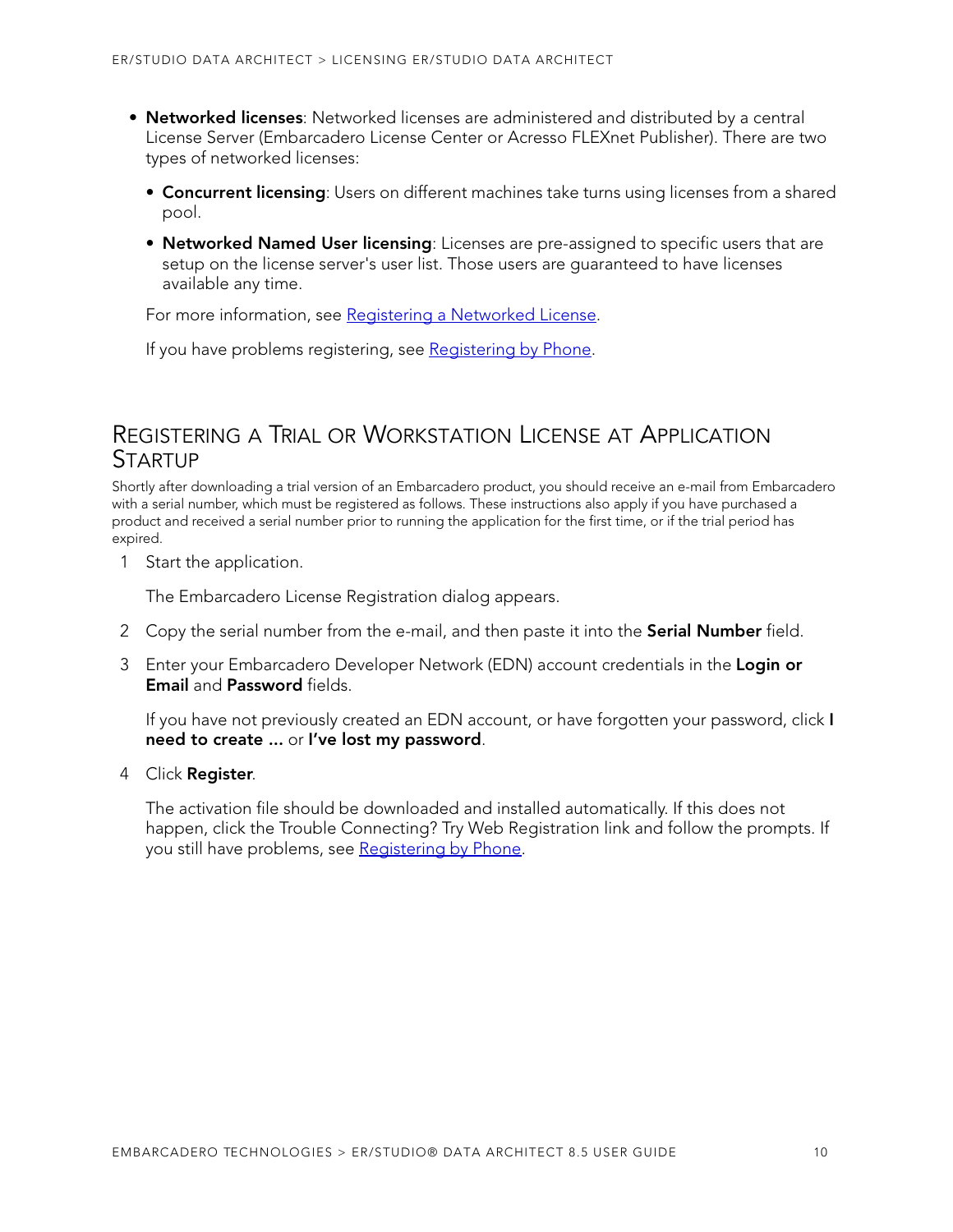### <span id="page-10-0"></span>REGISTERING A WORKSTATION LICENSE AFTER APPLICATION STARTUP

The following instructions assume that you have received a workstation license by e-mail and that you currently have a valid trial license. If you did not install a trial version or if the trial period has expired, follow the instructions in Registering a Trial or Workstation License at Application [Startup](#page-9-0) instead.

- 1 Click **Help > Launch License Manager**.
- 2 In the License Manager dialog, select the version of ER/Studio Data Architect the license applies to: **Standard**, **Developer**, or **Enterprise**.
- 3 Click **Serial > Add**.
- 4 Copy the serial number from the e-mail, paste it into the **Add Serial Number** dialog, and then click **OK**.
- 5 Expand **Unregistered Serial Numbers**, right-click the serial number just added, and then click **Register**.

A registration dialog appears.

- 6 Ensure that **Register using Online Registration** is selected.
- 7 Provide Developer Network credentials in the **Login name or Email** and **Password** fields.
- 8 Click **Register**.

The activation file should download and install automatically. If this does not happen, click the Trouble Connecting? Try Web Registration link and follow the prompts. If you still have problems, see Registering by Phone.

### <span id="page-10-1"></span>REGISTERING BY PHONE

If you have problems with either of the above procedures, you can register licenses by phone. You must provide the following information:

- Developer Network credentials
- The registration code displayed in the Embarcadero License Registration dialog that appears when you start an unlicensed application
- The product base license serial number
- The license serial numbers for any additional features you have purchased.

For North America, Latin America, and Asia Pacific: call (415) 834-3131 option 2, and then follow the prompts. The hours are Monday through Friday, 6:00 A.M. to 6:00 P.M. Pacific time.

**NOTE:** The Registration Code box shows a machine-specific identifier required with other registration methods.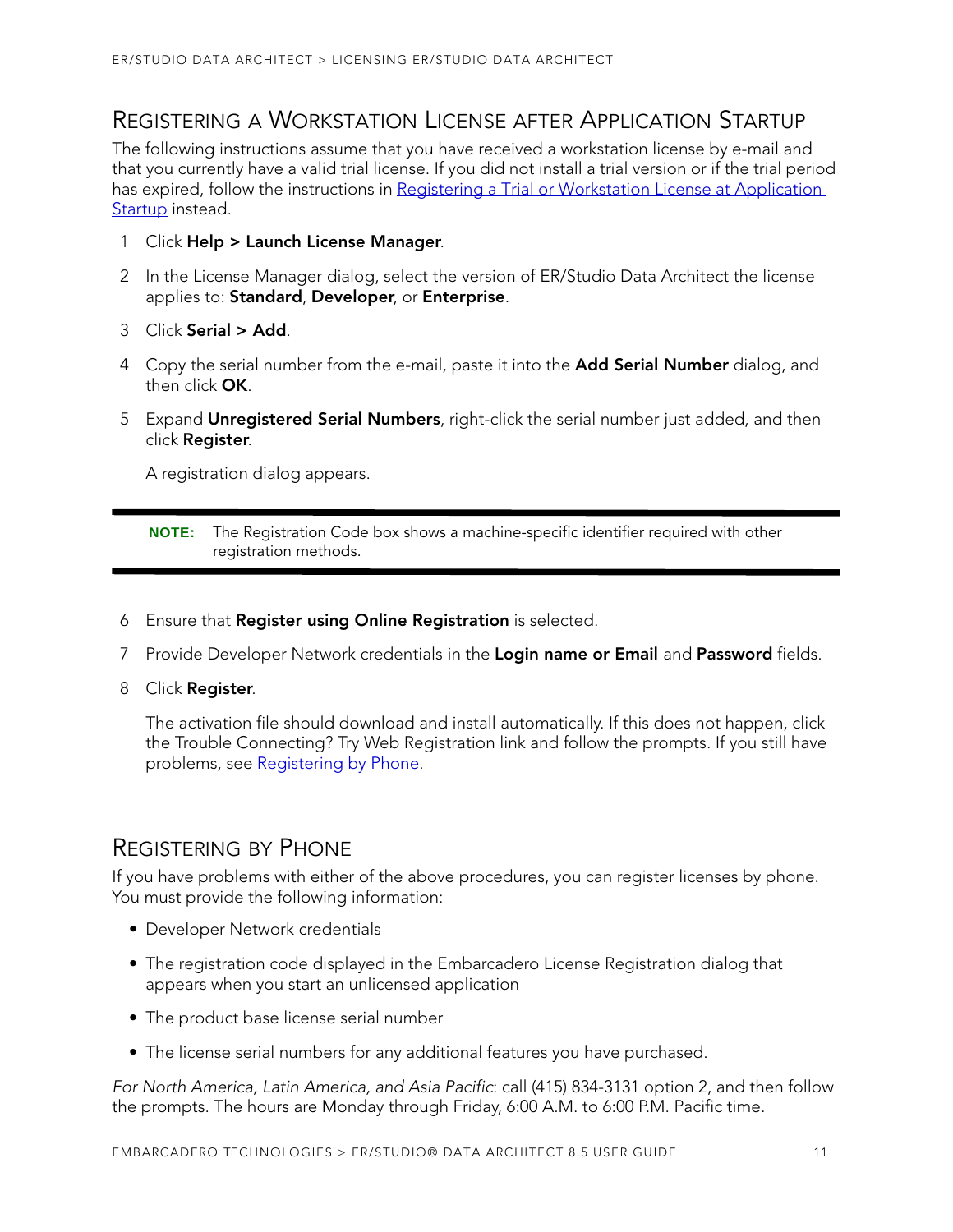For Europe, Africa, and the Middle East: Call +44 (0)1628-684 494. The hours are Monday to Friday, 9 A.M. to 5:30 P.M. U.K. time.

Shortly after phoning in, you will receive an e-mail containing an activation file. Then do the following:

- 1 Save the activation file to the desktop or to a scratch directory such as  $c:\temp$ .
- 2 From within the application, click **Help > Launch License Manager**.
- 3 Click **License > Import**.
- 4 Navigate to the directory where you saved the activation file, and then double-click the activation file.
- 5 Click the **Import** button to import the activation file, and then click **Finish**.

### <span id="page-11-0"></span>REGISTERING A NETWORKED LICENSE

If your organization uses networked licensing, an administrator, department head, or someone providing a similar function, will provide you with activation files: license.dat and license.txt. In the ER/Studio Data Architect About dialog, ensure that the File Path field contains the correct location of these files.

Once you receive the files, save them to the license subdirectory of the main installation directory (typically C:\Program Files\Embarcadero\<product><version>\license\), then restart the application.

No additional steps are necessary.

# <span id="page-11-1"></span>UPGRADING ER/STUDIO DATA ARCHITECT

Use the following checklist to ensure ER/Studio Data Architect is correctly upgraded.

|      | Upgrade Checklist |                                                                                                      |  |  |  |
|------|-------------------|------------------------------------------------------------------------------------------------------|--|--|--|
| Done | N/A               | Requirements                                                                                         |  |  |  |
|      |                   | Download ER/Studio Data Architect Upgrade                                                            |  |  |  |
|      |                   | To download the most current release, go to www.embarcadero.com/downloads                            |  |  |  |
|      |                   | Review the ER/Studio Data Architect ReadMe                                                           |  |  |  |
|      |                   | For the most current installation and usage information, see the ReadMe at<br>docs.embarcadero.coml. |  |  |  |
|      |                   | Prepare to Upgrade                                                                                   |  |  |  |
|      |                   | For what to do before you upgrade to the latest version, see Preparing to Upgrade.                   |  |  |  |
|      |                   | Upgrade ER/Studio Data Architect                                                                     |  |  |  |
|      |                   | For ER/Studio Data Architect upgrade details, see Upgrading ER/Studio Data Architect.                |  |  |  |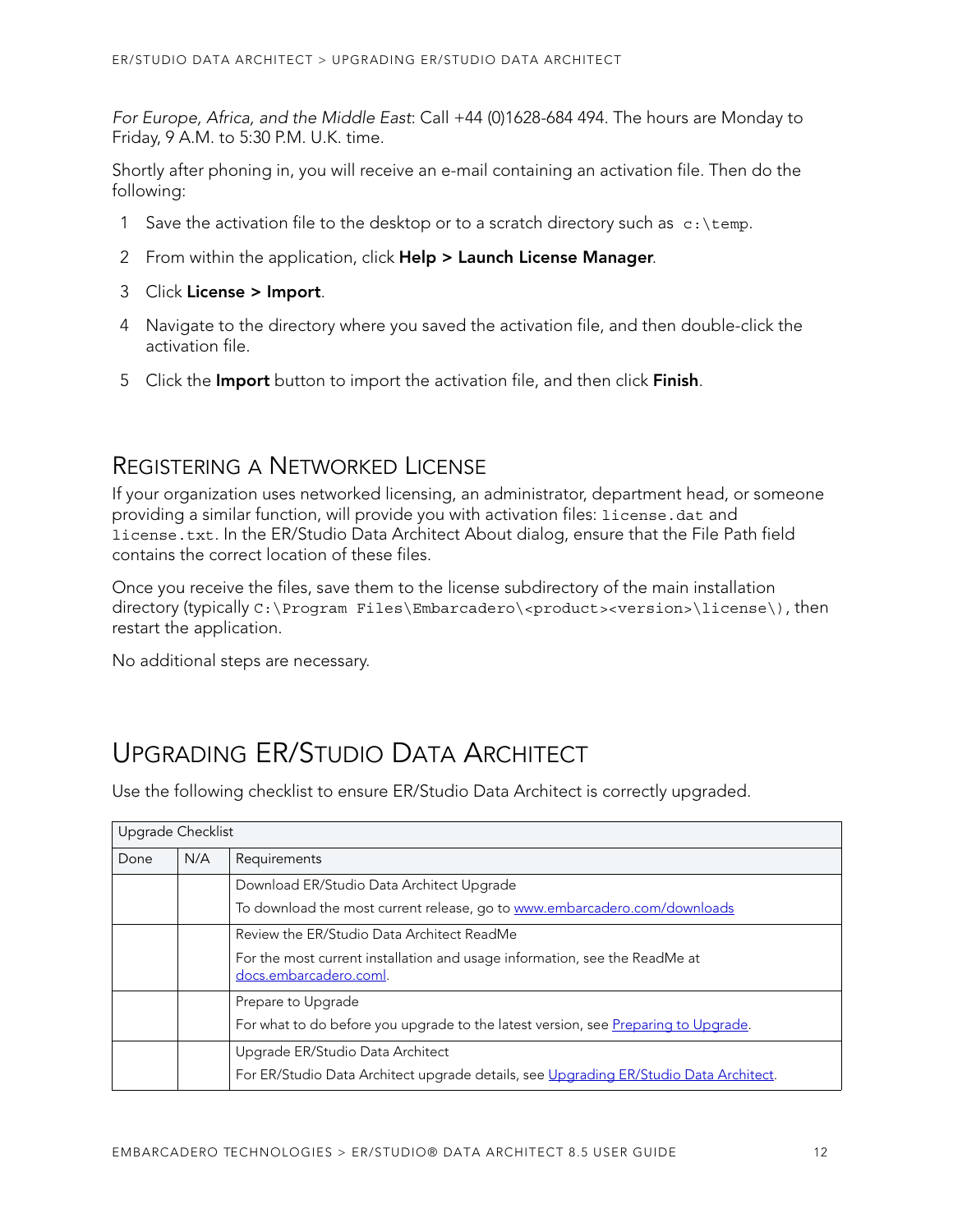| Upgrade Checklist           |                                                                               |                                           |  |  |  |  |
|-----------------------------|-------------------------------------------------------------------------------|-------------------------------------------|--|--|--|--|
| N/A<br>Done<br>Requirements |                                                                               |                                           |  |  |  |  |
|                             |                                                                               | Upgrade ER/Studio Data Architect Diagrams |  |  |  |  |
|                             | For ER/Studio Data Architect diagram upgrade details, see Upgrading Diagrams. |                                           |  |  |  |  |

#### **Important Notes**

- You can install ER/Studio Data Architect 8.x and an earlier ER/Studio Data Architect version on the same workstation.
- If you have an ER/Studio Enterprise installation, which includes ER/Studio Repository, you must also upgrade the Repository to coincide with the build date of ER/Studio Data Architect.
- Any \*.dm1 files from the previous version you open will be upgraded to 8.x format when you open them for the first time. You can then choose to save the file in the new format using the same or a different name. Previous versions of ER/Studio Data Architect cannot read version 8.x files.
- Upgrading diagrams can be time consuming and memory intensive. The number and size of ER/Studio Data Architect diagrams managed in the upgraded Repository will dictate how long the upgrade process takes.
- Reference Models supported in previous versions are not supported in ER/Studio Data Architect 7.x and later releases.

### <span id="page-12-0"></span>PREPARING TO UPGRADE

1 Ensure you have backed up all your .dm1 files.

**NOTE:** The steps that follow are for ER/Studio Enterprise installations only, which include ER/Studio Repository.

2 Check in all your diagrams and objects.

**NOTE:** If you attempt check in a file from a previous-version that has the same name as an existing file, the existing file will become corrupted.

3 Rename all local copies of Repository diagrams in the active file directory as follows:

From the ER/Studio Data Architect Main menu, click **Repository > Options**. Make note of the name of the **Active File Directory**. Switch to **Windows Explorer** and rename all the diagrams in the **Active File Directory**.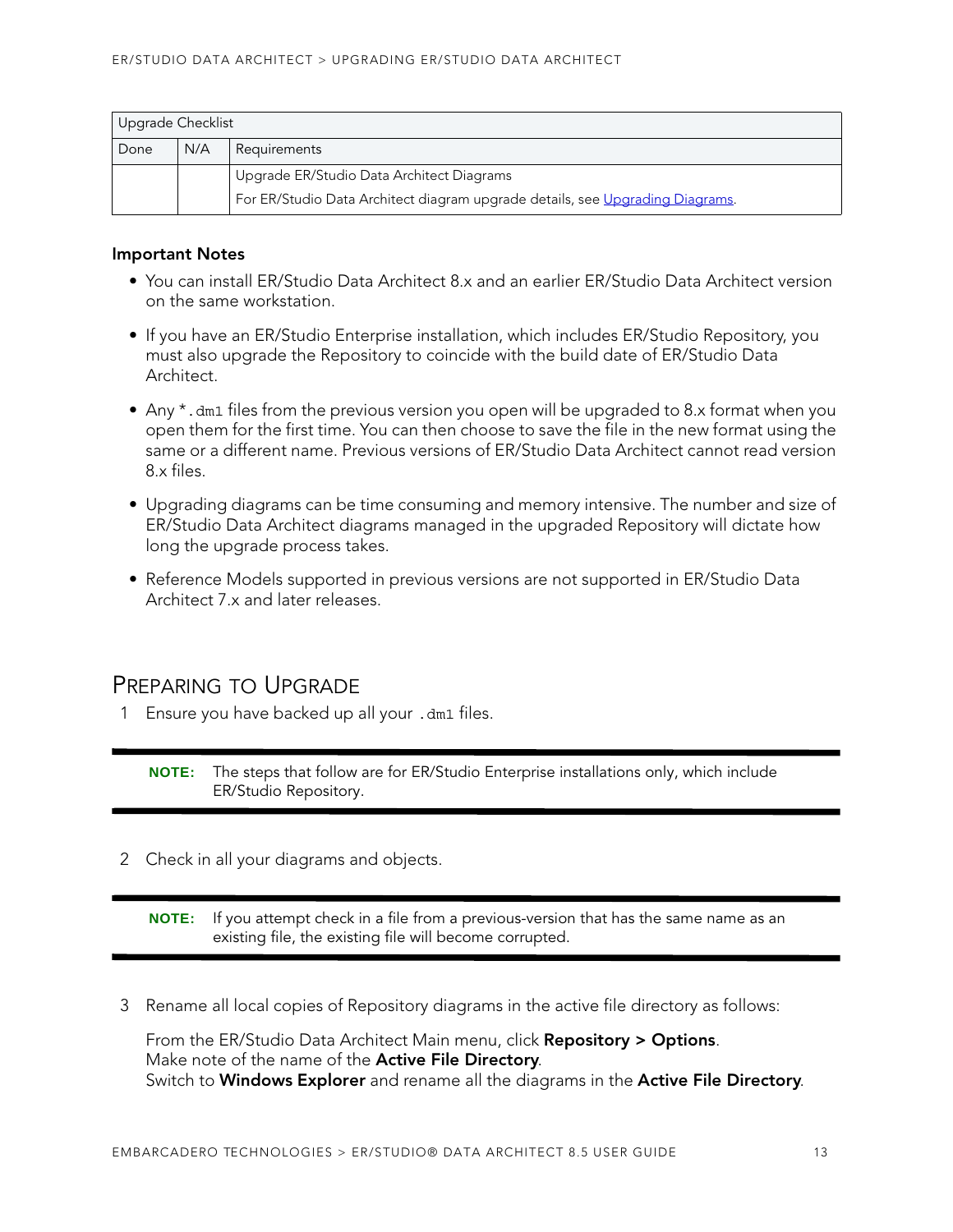- 4 Ensure no one is logged into the Repository.
- 5 Backup the current Repository database.
- 6 Remove the previous version of the Repository application.

#### Click **Control Panel > Add Remove Programs > Repository x.x**, and then click **Remove**.

7 Restart the Repository host computer.

### <span id="page-13-0"></span>UPGRADING ER/STUDIO DATA ARCHITECT

Follow the instruction for installing ER/Studio Data Architect, see ER/Studio Data Architect [Installation Checklist.](#page-5-1)

### <span id="page-13-1"></span>UPGRADING DIAGRAMS

- If you have an ER/Studio Data Architect installation that does not include ER/Studio Repository, see [Upgrading ER/Studio Data Architect Standard Diagrams.](#page-13-2)
- If you have ER/Studio Enterprise, which includes ER/Studio Repository, see Upgrading [ER/Studio Data Architect Diagrams.](#page-13-3)

### <span id="page-13-2"></span>UPGRADING ER/STUDIO DATA ARCHITECT STANDARD DIAGRAMS

**NOTE:** This procedure is for ER/Studio Data Architect Standard installations only, which do not include the Repository.

Once you have installed the new version of ER/Studio Data Architect, from the new version of ER/Studio Data Architect, open each of your old \*.dm1 files. ER/Studio Data Architect will convert the files to the new format before opening them. Then save the files with a new name or overwrite the previous version by using the same name.

### <span id="page-13-3"></span>UPGRADING ER/STUDIO DATA ARCHITECT DIAGRAMS

**NOTE:** This procedure is for ER/Studio Enterprise installations only, which include ER/Studio Repository.

Update your existing diagrams before you check-out any diagrams or do any work with the new version of ER/Studio Data Architect.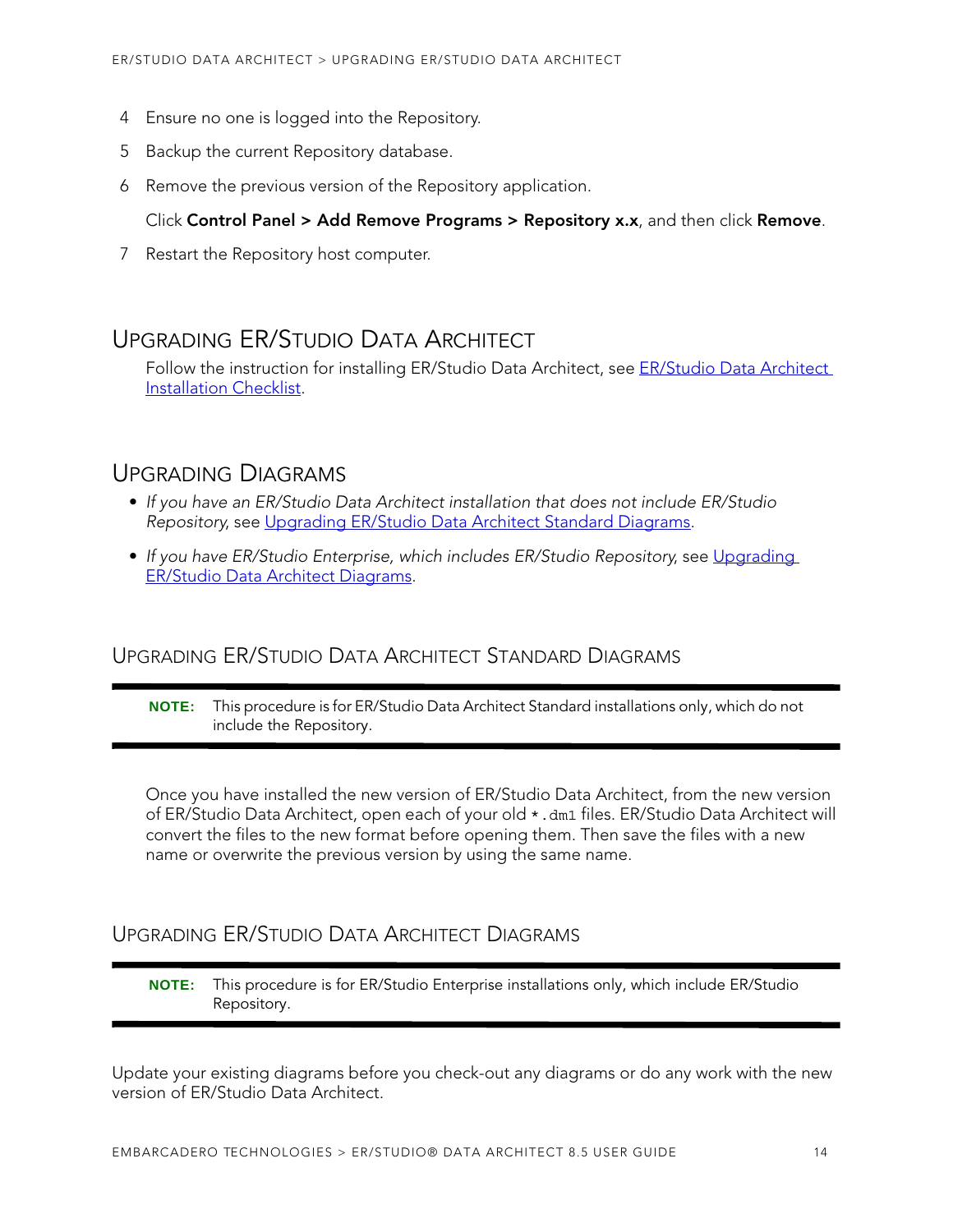Upgrading diagrams can be time consuming and memory intensive. The number and size of ER/Studio Data Architect diagrams managed in the upgraded Repository will dictate how long the upgrade process takes.

- 1 Start **ER/Studio Data Architect**.
- 2 Update the **Repository Options** to recognize the new ER/Studio Repository as follows:

From the ER/Studio Data Architect **Main** menu, click **Repository > Repository Options**. In the **Server Machine** box, type the host name or IP address of the Repository machine, and then click **OK**.

- 3 Log on to the **Repository** using an account with Super User privileges.
- 4 Run the **Diagram Data Version Upgrade** utility as follows:

From the ER/Studio Data Architect **Main** menu, click **Repository > Administration > Diagram Data Version Upgrade**.

This will update your existing diagrams to the latest version.

#### **Notes**

- By default, the Super User role is assigned to the Admin user. The default Admin user name and password are: Admin and Admin.
- The diagram data version upgrade does not upgrade Named Releases. The system prompts you to upgrade named releases the first time you open them after you upgrade ER/Studio Data Architect.
- After the diagrams are updated, each user must perform a clean get of all Repository diagrams they were working on previously.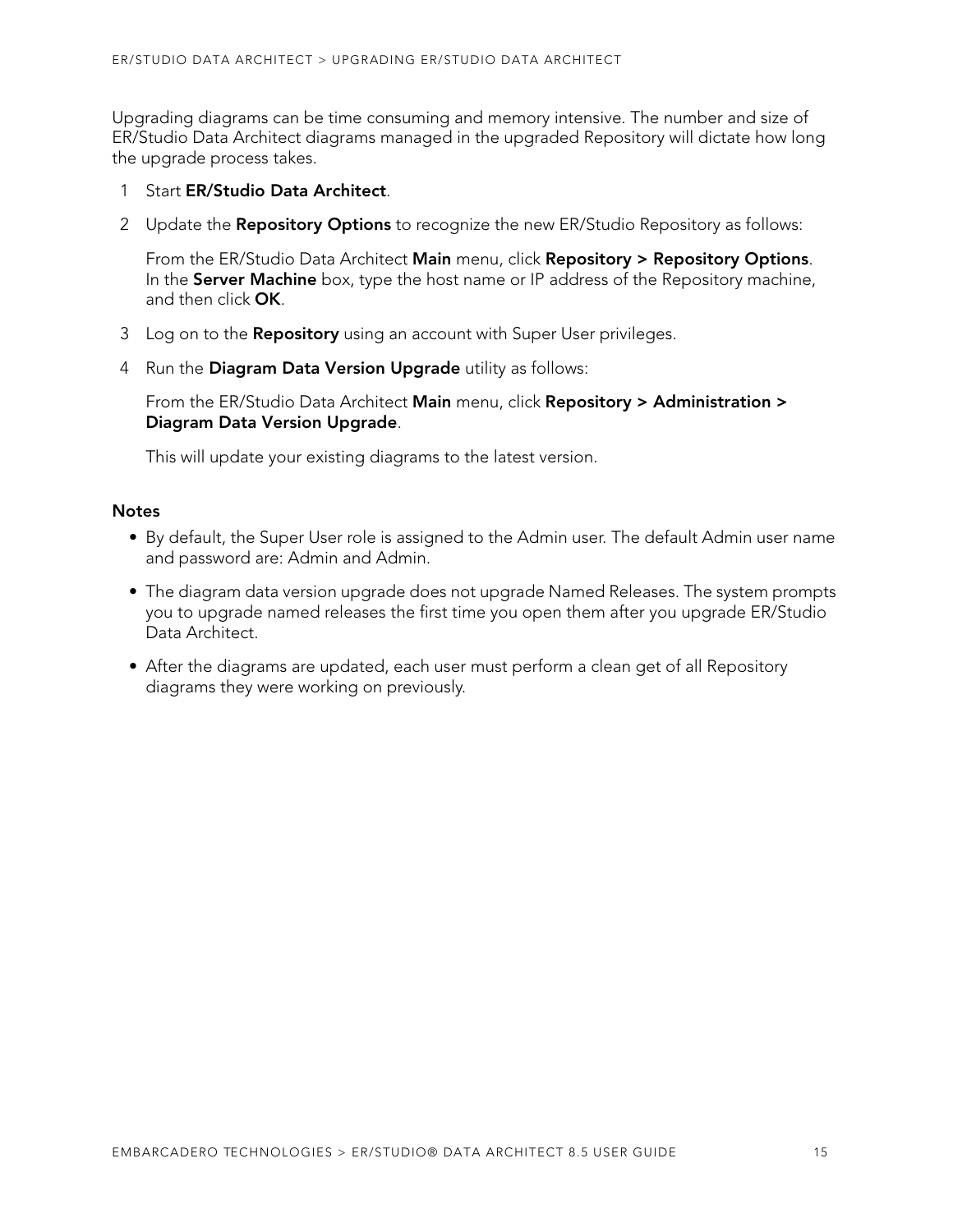# <span id="page-15-0"></span>UNINSTALLING ER/STUDIO DATA ARCHITECT

If you no longer need it, uninstall the previous version of ER/Studio Data Architect and ER/Studio Repository.

#### **NOTE:** Be sure to backup any custom SQL files or other work files in the Program Files\Embarcadero\ERStudio directory because they will be removed during this process.

Uninstall ER/Studio Data Architect using the Windows **Add/Remove Programs** application.

Uninstalling the application does not remove shared and user-specific application data, such as macros, sample diagrams, and user diagrams.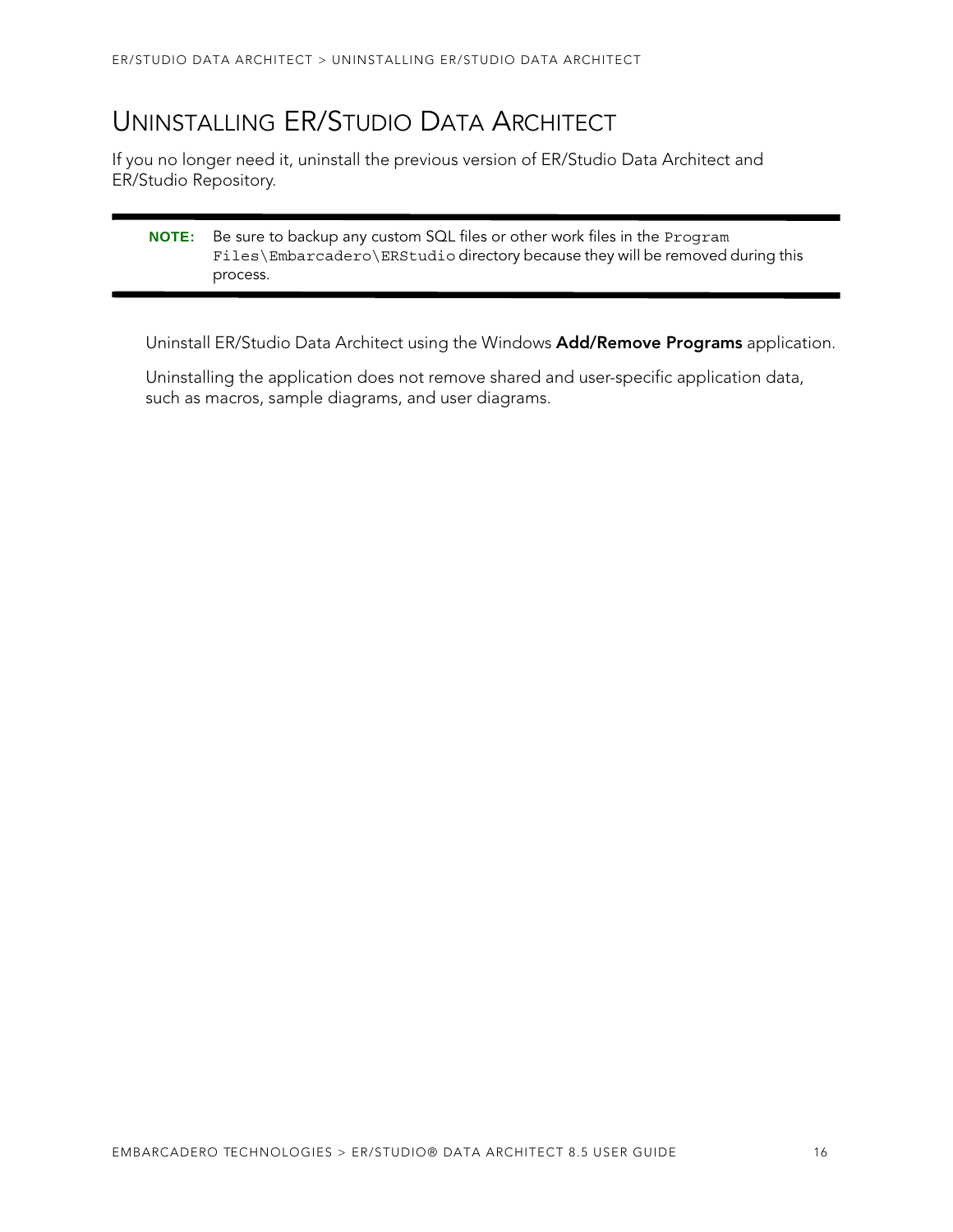# <span id="page-16-0"></span>ER/STUDIO REPOSITORY

The server-side Repository provides for improved teamwork and enterprise collaboration. ER/Studio Repository is included in the Enterprise edition of ER/Studio. ER/Studio Repository is comprised of two components:

- **Repository Server**: The link between ER/Studio Data Architect and the Repository database. The server is responsible for creating the SQL code necessary to query the database to retrieve data or to insert data into the database. The Repository Server consists of the following components:
	- Repository Communication Server
	- Repository Event and Dispatch Server
	- Repository Database Server
- **Repository Database**: Stores information about the Repository Diagrams and their objects.

This section is comprised of the following topics:

- [Purchasing ER/Studio Repository](#page-16-1)
- [ER/Studio Repository Installation Checklist](#page-17-0)
- [Upgrading ER/Studio Repository](#page-24-0)
- [Uninstalling ER/Studio Repository](#page-27-0)

# <span id="page-16-1"></span>PURCHASING ER/STUDIO REPOSITORY

**NOTE:** Trial versions of ER/Studio Enterprise include a 14-day license. You must purchase a license at the end of the trial to continue using the product.

To purchase ER/Studio Enterprise, which includes a license for ER/Studio Data Architect, ER/Studio Repository, ER/Studio Business Architect, and ER/Studio Portal, contact Embarcadero Sales:

| Embarcadero Sales Contact Information             |                     |                          |  |  |  |
|---------------------------------------------------|---------------------|--------------------------|--|--|--|
| Region                                            | Telephone           | E-mail                   |  |  |  |
| North America, Latin America, and Asia<br>Pacific | 415.834.3131 ext. 3 | sales@embarcadero.com    |  |  |  |
| Europe, Africa, and the Middle East               | +44 (0) 1628 684400 | uk.sales@embarcadero.com |  |  |  |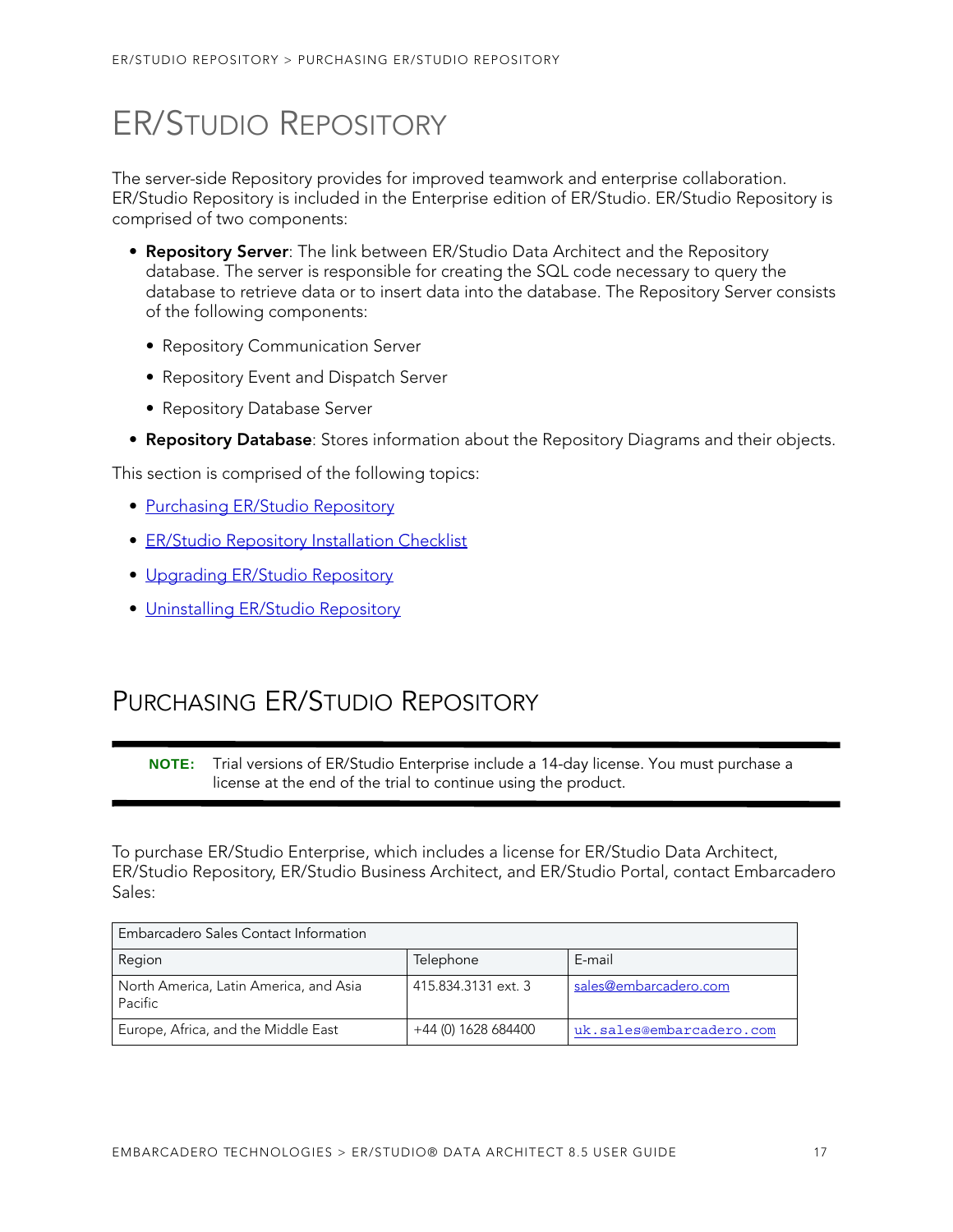# <span id="page-17-0"></span>ER/STUDIO REPOSITORY INSTALLATION CHECKLIST

Use the following checklist to ensure ER/Studio Repository is correctly installed and configured.

| Done | N/A | Requirements                                                                                                                           |  |  |  |
|------|-----|----------------------------------------------------------------------------------------------------------------------------------------|--|--|--|
|      |     | Download ER/Studio Enterprise, which includes the Repository.                                                                          |  |  |  |
|      |     | You can download a 14-day trial version of ER/Studio Enterprise, which you can license later, from<br>.www.embarcadero.com/downloads.  |  |  |  |
|      |     | Review the ER/Studio ReadMe.                                                                                                           |  |  |  |
|      |     | For the most current installation and usage information, see the ReadMe at<br>docs.embarcadero.com.                                    |  |  |  |
|      |     | Ensure system compatibility.                                                                                                           |  |  |  |
|      |     | For system requirements, see System Requirements.                                                                                      |  |  |  |
|      |     | Optimize the repository database.                                                                                                      |  |  |  |
|      |     | For information on how to optimize Repository performance, see Preparing to Install ER/Studio<br>Repository.                           |  |  |  |
|      |     | Plan for repository growth.                                                                                                            |  |  |  |
|      |     | For information on how to estimate the required size of the Repository database, see Planning for<br>Repository Database Growth.       |  |  |  |
|      |     | Install ER/Studio Repository                                                                                                           |  |  |  |
|      |     | For instructions on how to install the Repository, see Installing the Repository.                                                      |  |  |  |
|      |     | Connect to the Repository                                                                                                              |  |  |  |
|      |     | For instructions on how to connect to the Repository from ER/Studio Data Architect, see<br>Connecting to the Repository.               |  |  |  |
|      |     | Run and test ER/Studio Data Architect                                                                                                  |  |  |  |
|      |     | For instructions on how to use ER/Studio Data Architect, see the ER/Studio Data Architect<br>Evaluation Guide at docs.embarcadero.com. |  |  |  |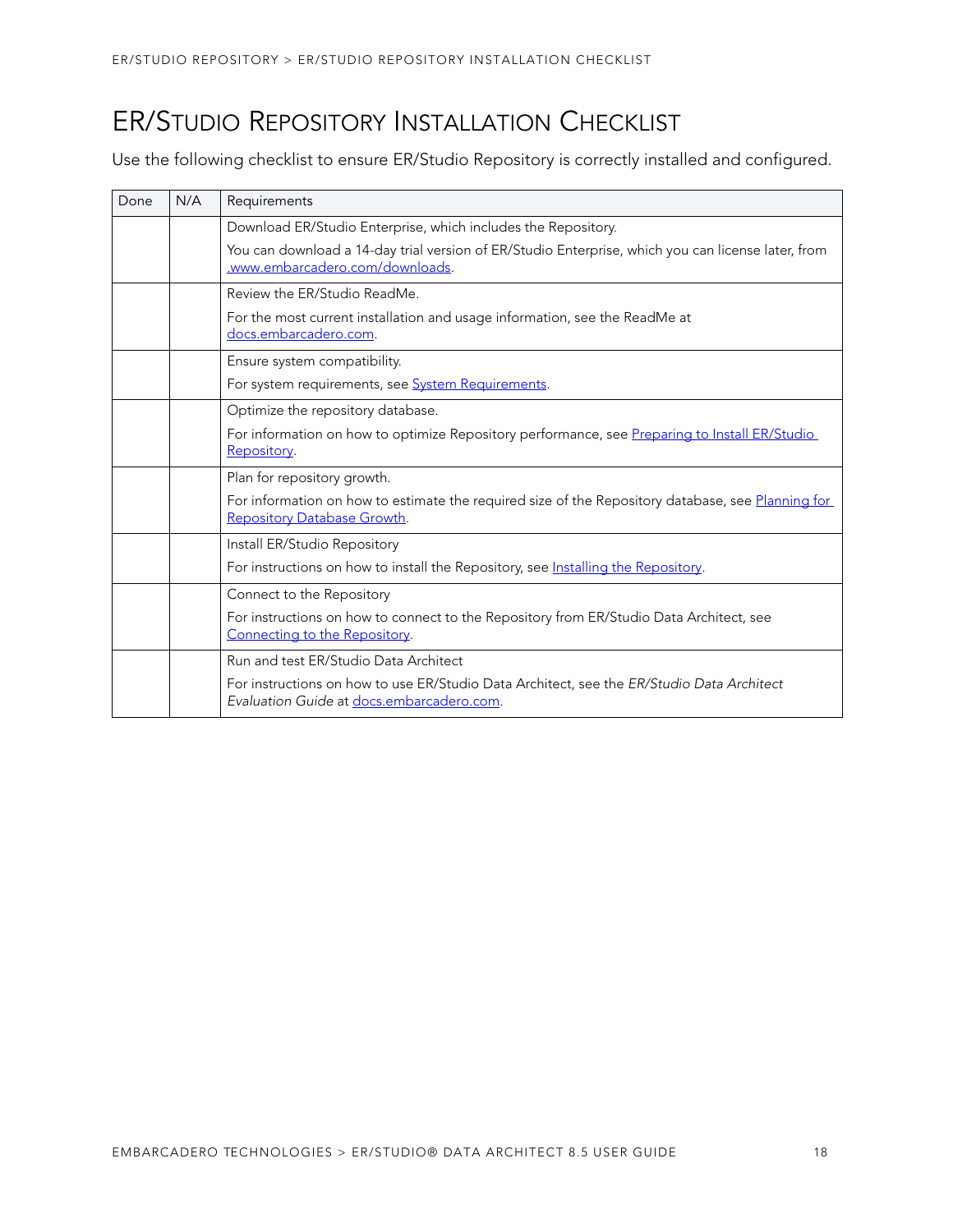## <span id="page-18-0"></span>SYSTEM REQUIREMENTS

Review the following requirements before you install ER/Studio Repository. Adhering to these requirements optimizes ER/Studio Repository performance.

| ER/Studio Repository Requirements |                                                                                                                                                 |                                                                                                                                                                 |                                                                                                            |  |  |
|-----------------------------------|-------------------------------------------------------------------------------------------------------------------------------------------------|-----------------------------------------------------------------------------------------------------------------------------------------------------------------|------------------------------------------------------------------------------------------------------------|--|--|
|                                   | Repository Database Server                                                                                                                      |                                                                                                                                                                 | <b>Repository Server</b>                                                                                   |  |  |
| <b>Hardware</b>                   | Processor                                                                                                                                       | Pentium 4 or higher                                                                                                                                             | Pentium 4 or higher                                                                                        |  |  |
|                                   | <b>RAM</b>                                                                                                                                      | 1 GB                                                                                                                                                            | 2 GB                                                                                                       |  |  |
|                                   | Disk Space                                                                                                                                      | 350 MB, with the possibility for expansion                                                                                                                      | 50 MB                                                                                                      |  |  |
|                                   | DVD Reader                                                                                                                                      | yes                                                                                                                                                             | yes                                                                                                        |  |  |
| Operating<br>System               | Any of the following:<br>• Windows Vista<br>• Windows XP<br>• Windows 2000<br>· Windows 2003 (32-bit mode)<br>$\bullet$ Linux<br>$\bullet$ UNIX |                                                                                                                                                                 | Any of the following:<br>• Windows Vista<br>• Windows XP<br>• Windows 2000<br>· Windows 2003 (32-bit mode) |  |  |
| Software                          | not supported)                                                                                                                                  | Transaction Control Protocol (TCP) up and running.<br>Western European character set (UNICODE and UTF8 are<br>Supported DBMS (see Database Server Requirements) | TCP up and running                                                                                         |  |  |
| <b>Privileges</b>                 |                                                                                                                                                 | DBMS privileges to create objects on the server                                                                                                                 | DBMS privileges to create objects on<br>the server                                                         |  |  |
|                                   | Local administrator privileges                                                                                                                  |                                                                                                                                                                 | Local administrator privileges                                                                             |  |  |

**NOTE:** The hardware requirements are based on an ER/Studio Repository installation with five to 10 users. For more than 10 users, ensure your hardware surpasses the previously stated hardware requirements to accommodate the number of transactions that increase as the number of users increases.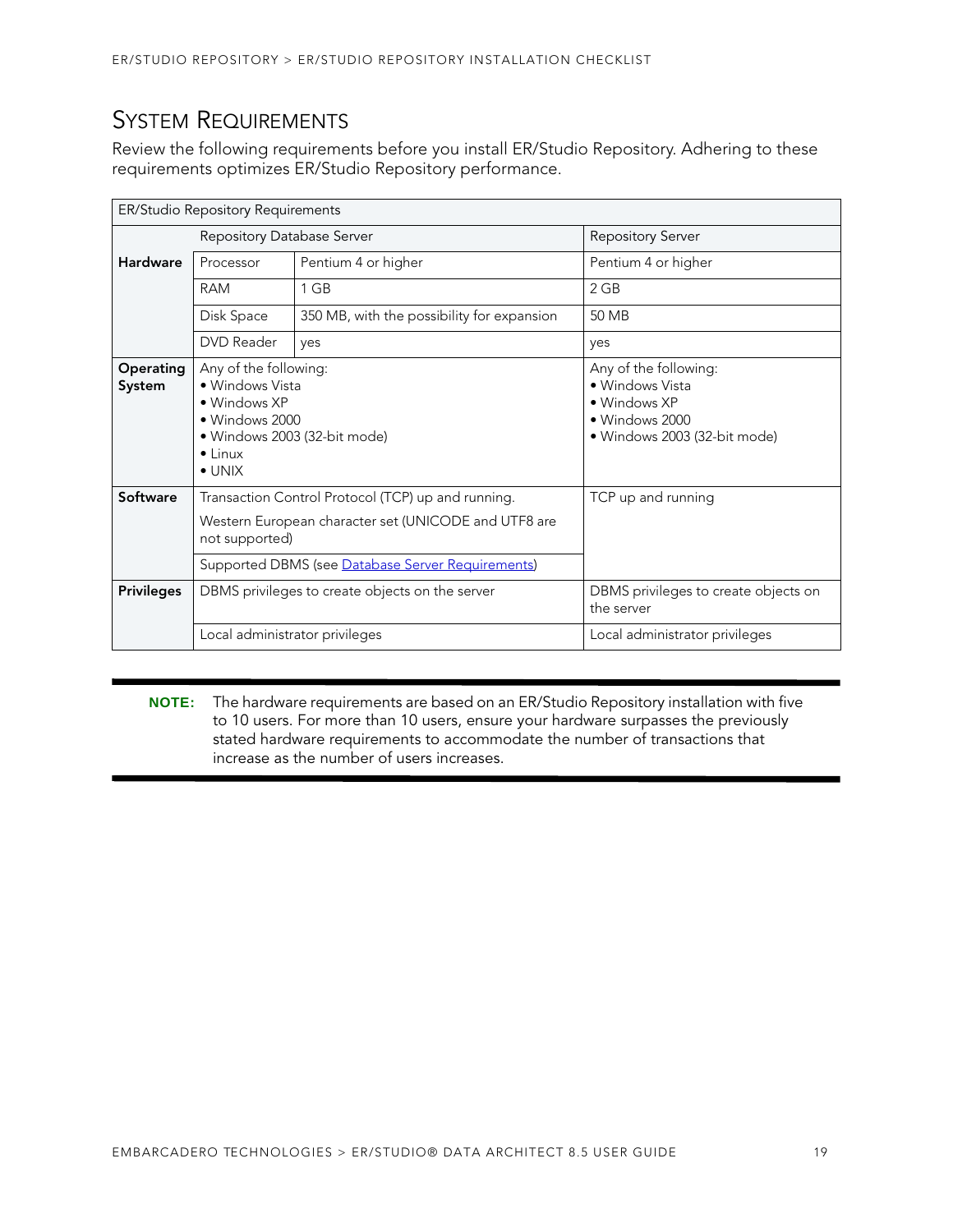### <span id="page-19-0"></span>DATABASE SERVER REQUIREMENTS

The following table lists the databases the Repository supports. In order for the Repository to communicate with the database, the machine running the Repository must also have the corresponding RDMS client utility installed. The RDMS client utilities must also be installed on the machine running ER/Studio Data Architect if you want to use ER/Studio Data Architect to reverse engineer databases originating at any of these platforms.

| ER/Studio Repository Database Server Requirements                               |                                                                                         |  |  |  |
|---------------------------------------------------------------------------------|-----------------------------------------------------------------------------------------|--|--|--|
| <b>Supported Repository DBMS</b><br>Corresponding RDBMS Client Utility Software |                                                                                         |  |  |  |
| IBM DB2 LUW 7.x *, 8.x, and 9.x Server                                          | Corresponding version of IBM DB2 UDB Client Utilities (7.x, 8.x or 9.x)                 |  |  |  |
| Microsoft SQL Server 2000, 2005, and 2008                                       | Corresponding version of SQL Server Client Access (2000, 2005 or<br>2008)               |  |  |  |
| Microsoft SQL Server 7.0                                                        | Microsoft Data Access Component (MDAC) 2.6 or later                                     |  |  |  |
| Oracle 8.1.x, 9.0.x, 9.2.0.x, 10g, and 11g                                      | Corresponding version of Oracle Client Utilities (8.1.7.4, 9.0, 9.2.0, 10g,<br>or $11q$ |  |  |  |
| Sybase ASE 12.x or 15.x                                                         | Sybase 11.9 or later Client Utilities                                                   |  |  |  |

#### **Important Notes**

- If you install the ER/Studio Repository Server and the ER/Studio Repository database on the same machine, consider surpassing the hardware requirements described previously.
- You must use ER/Studio Data Architect 8.x or later with ER/Studio Repository 5.x.
- If you are upgrading ER/Studio Repository and are also using ER/Studio Portal, upgrade ER/Studio Portal to to the latest version.
- The RDBMS Client Utility software must be installed before installing the Repository server.
- If you are using Microsoft SQL Server and use case-sensitive nomenclature, you may get connection error messages from the Repository. To avoid this, create an empty database with a non-case-sensitive character set (such as Latin General CI AS), then initialize the database with the Repository Database Maintenance utility.
- For an IBM DB2 UDB 7.x server, the machine where your DB2 instance resides must have the C++ compiler for the Stored Procedures to work correctly.
- For all versions of an IBM DB2 UDB server, to ensure optimal Repository performance, you must have a user temporary tablespace and the database must be tuned so it does not run out of memory or log space. For more information, see Preparing to Install ER/Studio [Repository.](#page-20-1)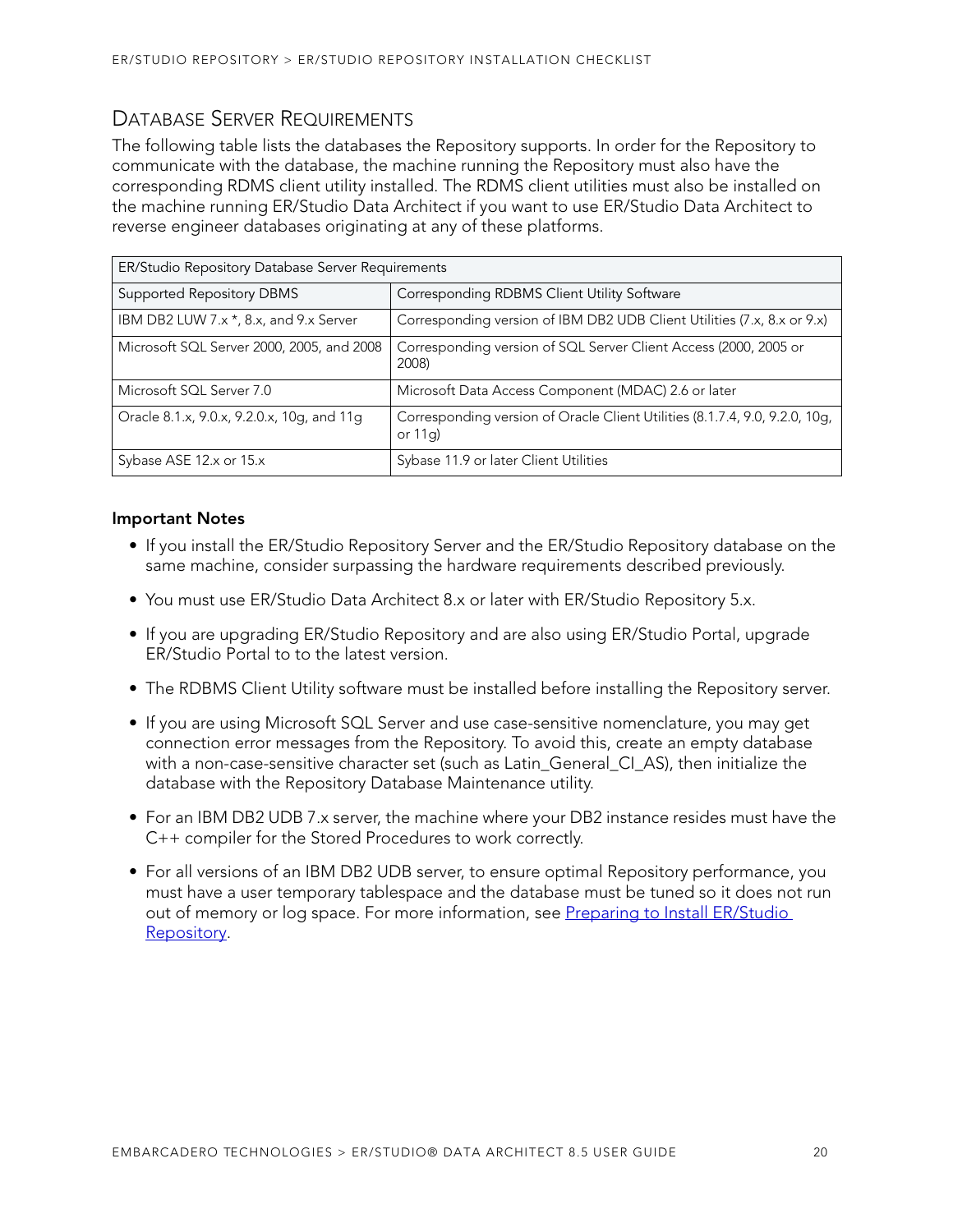## <span id="page-20-0"></span>PLANNING FOR REPOSITORY DATABASE GROWTH

Regardless of the platform, allocate at least 300 MB of space to the database and implement auto extend so that the database can accommodate increases in the size and number of models. Also, allocate 50 MB of space to the database logfile.

The table below describes the initial size of some sample Repository databases before any diagrams are added, and the approximate database sizing for sample small, medium, and large diagrams.

| <b>RDBMS</b>         | Initial Size (MB) | Small Diagram (MB) | Medium Diagram (MB) | Large Diagram (MB) |
|----------------------|-------------------|--------------------|---------------------|--------------------|
| Oracle 8             |                   | 0.5                | 14                  | 64                 |
| Microsoft SQL Server | 7.8               | 0.7                | 14.7                | 40.9               |
| Sybase ASE 12        | 3.9               | 0.8                | 28.9                | 89.1               |
| <b>IBM DB2 UDB</b>   | 3.2               | 0.8                | 14.6                | 50                 |

The table below describes the characteristics of small, medium, and large sample diagrams:

| Sample Diagrams | <b>Entities</b> | <b>Attributes</b> | <b>Views</b> | Relationships | DM1 File Size (KB) |
|-----------------|-----------------|-------------------|--------------|---------------|--------------------|
| Small           | 22              | 125               |              | 20            | 184                |
| <b>Medium</b>   | 302             | 2516              | 32           | 606           | 2153               |
| Large           | 722             | 10629             |              | 1542          | 6967               |

To ensure the Repository is installed correctly, see the following:

- [Preparing to Install ER/Studio Repository](#page-20-1).
- [Installing the Repository](#page-22-0).
	- **NOTE:** If you are installing ER/Studio Repository 5.x, install ER/Studio Data Architect 8.x or later. Previous versions of ER/Studio Data Architect are not compatible with ER/Studio Repository 5.x.

## <span id="page-20-1"></span>PREPARING TO INSTALL ER/STUDIO REPOSITORY

#### **For Microsoft SQL Server**

If you are using Microsoft SQL Server and case-sensitive nomenclature, you may get connection error messages from ER/Studio Repository. To remedy this, create an empty database with a non-case-sensitive character set (such as Latin1 General CI AS), then initialize the database with the Repository utility. Also, ensure you are using Mixed Authentication for server security.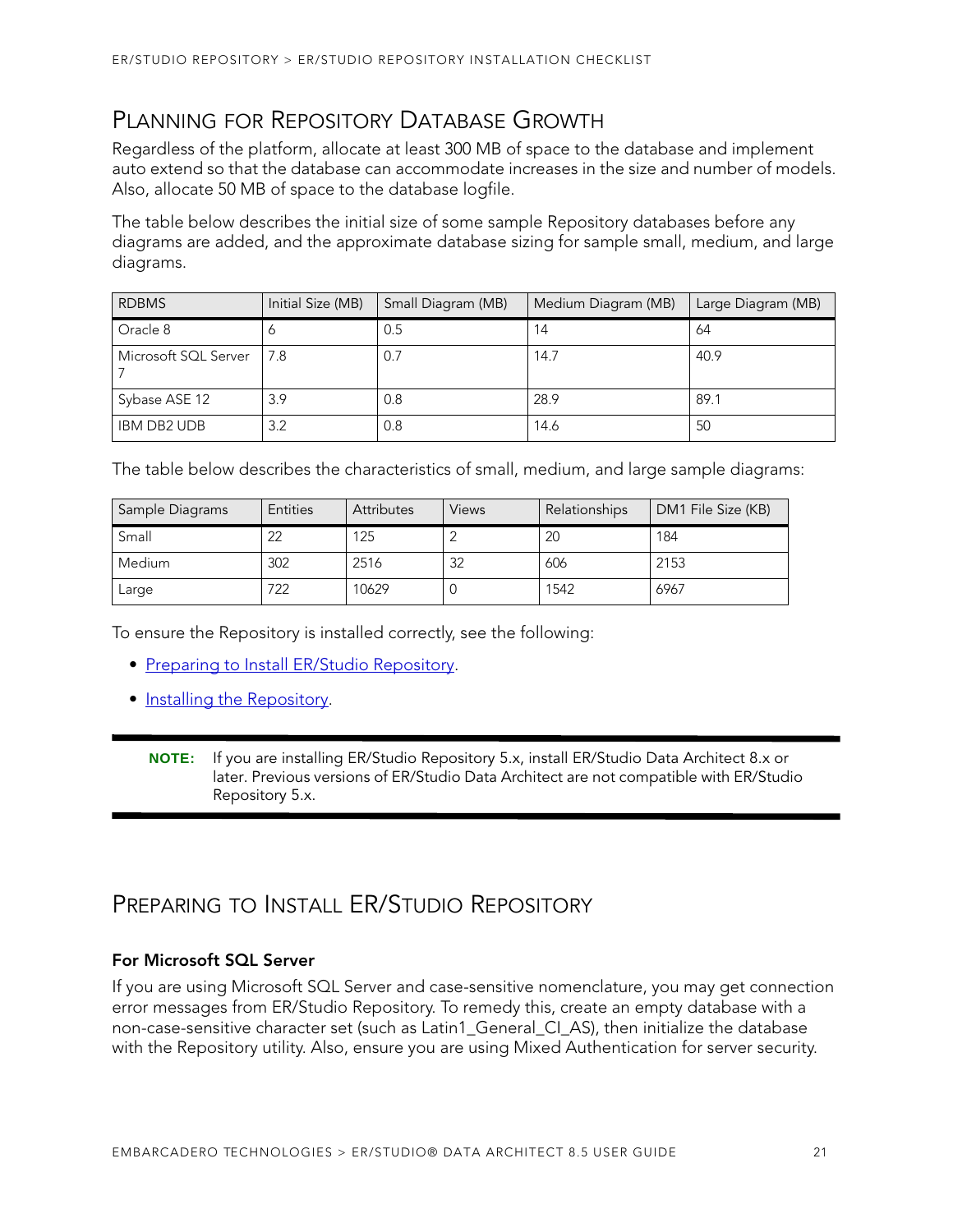#### **For IBM DB2 for LUW**

If ER/Studio Repository will be stored on IBM DB2 for LUW, perform the following procedures to ensure optimal Repository performance:

- [Creating an IBM DB2 for LUW User Temporary Tablespace.](#page-21-0)
- [Tuning the IBM DB2 for LUW Database](#page-21-1).

#### <span id="page-21-0"></span>CREATING AN IBM DB2 FOR LUW USER TEMPORARY TABLESPACE

The DB2 UDB database must have a user temporary tablespace with at least a 4 KB page size to create the temporary tables.

- TIP: Use a system-managed user temporary tablespace because when managed by the system the user temporary tablespace can grow automatically.
- TIP: You can use DBArtisan to create a system managed user temporary tablespace.

Create a user temporary tablespace using the tool of your choice or you can use the following SQL:

**NOTE:** Before you run this script, modify the path for the container.

```
CREATE USER TEMPORARY TABLESPACE REPOTEMP
       PAGESIZE 4096
       MANAGED BY SYSTEM
       USING('D:\DB2\NODE0000\SQL00002\SQLT0004.0') 
// here you specify the physical location of the table space 
       EXTENTSIZE 32
       PREFETCHSIZE 16
       BUFFERPOOL IBMDEFAULTBP
       OVERHEAD 24.10
       TRANSFERRATE 0.90
  ;
```
#### <span id="page-21-1"></span>TUNING THE IBM DB2 FOR LUW DATABASE

This procedure tunes the DB2 database so that it does not run out of memory and log space.

- 1 Increase the application heap size and application control heap size to 2048×4KB.
	- TIP: To increase the application heap size, right-click the database in the DB2 Control Center, and then click Configure. Then, switch to Performance and modify the values for Application Heap Size (applheapsz) and Application Control Heap Size (appctlheapsz).
- 2 Increase the log file space to 10,000×4 KB (or 40 MB).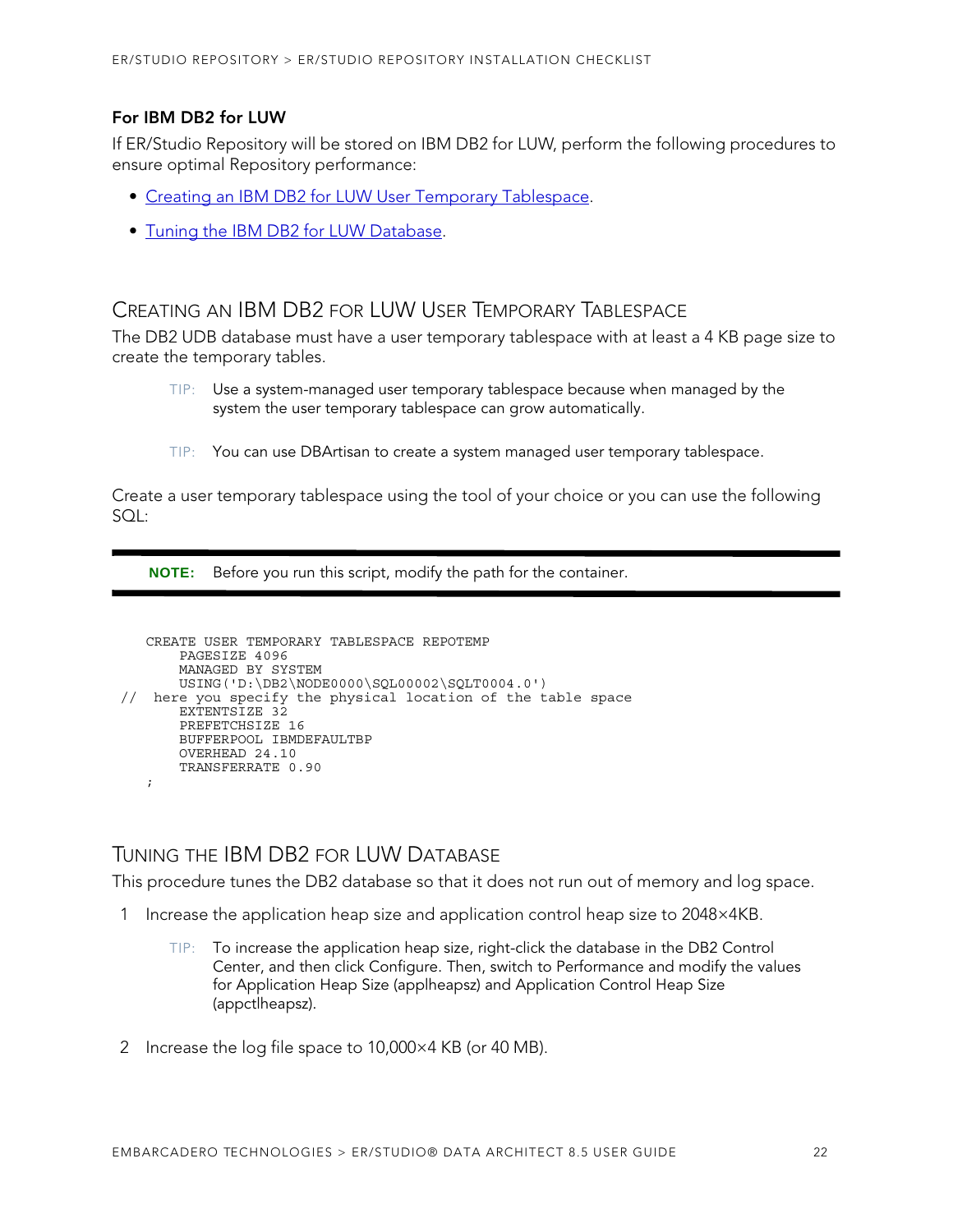- 3 Change the number of primary and secondary log files from 3 and 2, to 10 and 10. This provides for a total of 400 MB of primary log space, which should be sufficient for medium to large diagrams.
	- TIP: To increase primary and secondary log file sizes, use the Logs tab of the Database Configuration page in the IBM Control Center.

### <span id="page-22-0"></span>INSTALLING THE REPOSITORY

**NOTE:** You need an account on the DBMS server Database with administrator privileges to create a new Repository database.

- 1 Log on to Windows with local administrator privileges.
- 2 Start the **Repository 5.x** installation program.
- 3 Walk through the installation wizard.

The options are straightforward, but make sure you choose the following option:

#### **• Create new Repository database**

#### **Notes**

The installation adds tables, indexes, views, and stored procedures. The installer is for the most part self-explanatory. Follow the instructions onscreen. The following are notes for those parts that require additional explanation:

- **Database name**: To install a Repository server on a DBMS server that already has a Repository server installed on it, enter a unique database name for the new server. Any changes to the database name are also applied to the data and log file names.
- <span id="page-22-1"></span>• **[Automatic Growth for Microsoft SQL Server 7.0 or later](#page-22-1)**: To allow for automatic growth of the database file, click Allow Growth, and then enter a Growth Rate. Express the growth rate as either a percentage of the current database size or the number of MB to add to the database when the database is becoming full. Select the maximum size of the file as either Unlimited or click SIze, and then enter the maximum file size in MB.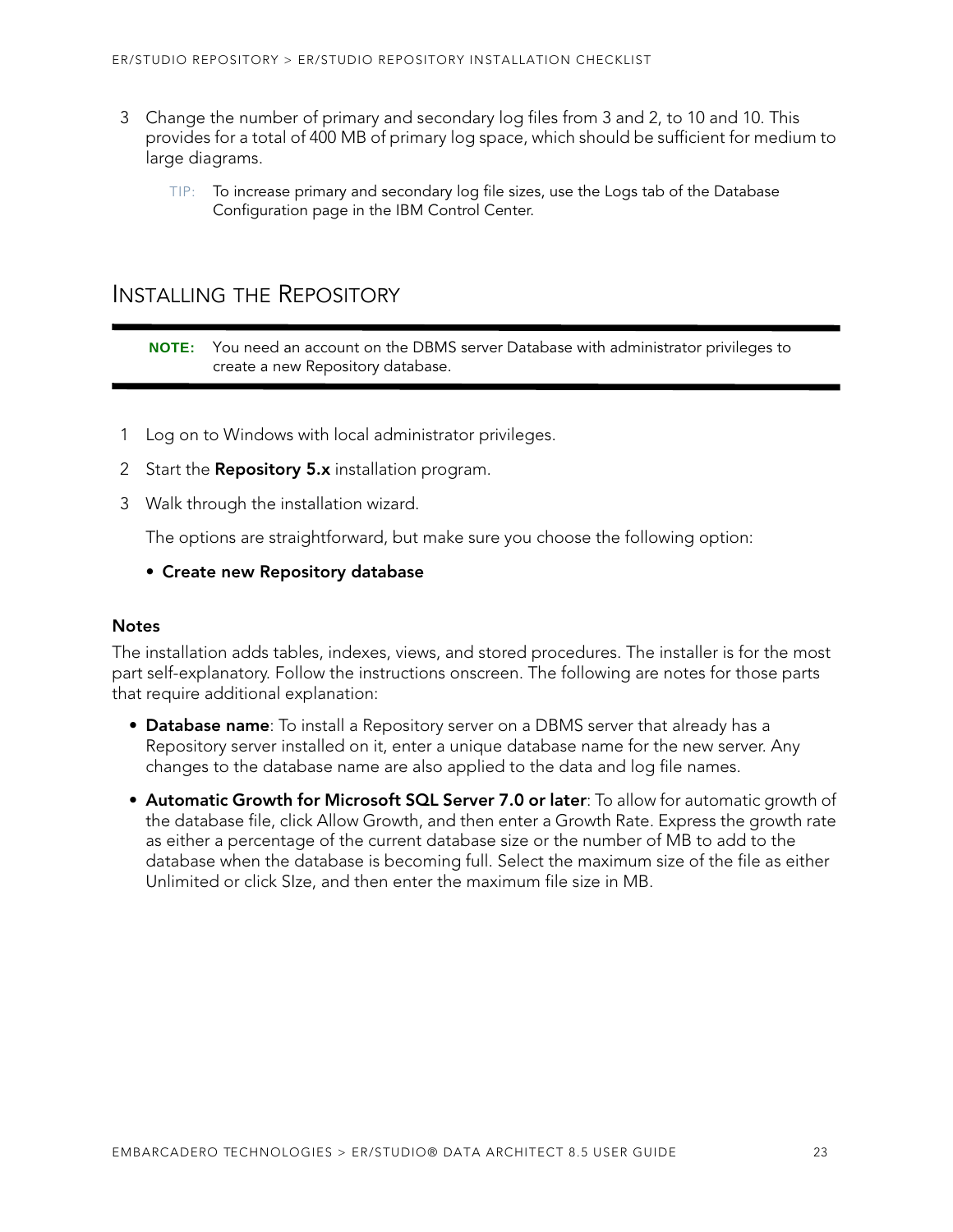- Use the **New Oracle User** dialog to create a new user and provide temporary tablespace information for the user. The dialog is self-explanatory, except for the following user identification options:
	- **Password**: If selected, indicates that Oracle should identify the user with the password provided.
	- **Externally**: If selected, indicates that Oracle should verify the database user name against an existing operating system user name.
	- **Globally**: If selected, indicates that Oracle will permit access to the user by obtaining user name and password information from the security domain central authority. This option is only available for Oracle 8.
- **Error Log Viewer**: The Error Log View appears if there is a problem creating your Repository database. If you get an error, review the Repository Database requirements to make sure you meet them. For further assistance with creating your Repository Database, contact Embarcadero Technologies Technical Support.

### <span id="page-23-0"></span>CONNECTING TO THE REPOSITORY

**NOTE:** This section applies if you have purchased or are evaluating ER/Studio Enterprise, which includes ER/Studio Repository, or ER/Studio Viewer.

- 1 Start **ER/Studio Data Architect** or **ER/Studio Viewer**.
- 2 From the **Main** menu, click **Repository > Repository Options**.
- 3 In the **Server Machine** field, type the host name or IP address of the Repository server machine, and then click **OK**.
- 4 Log on to the Repository as follows:

Click **Repository > Log In**, enter your user name and password, and then click **OK**.

You are now ready to use ER/Studio Data Architect with ER/Studio Repository. For details on using ER/Studio Repository, see the ER/Studio Evaluation Guide at [docs.embarcadero.com](http://docs.embarcadero.com)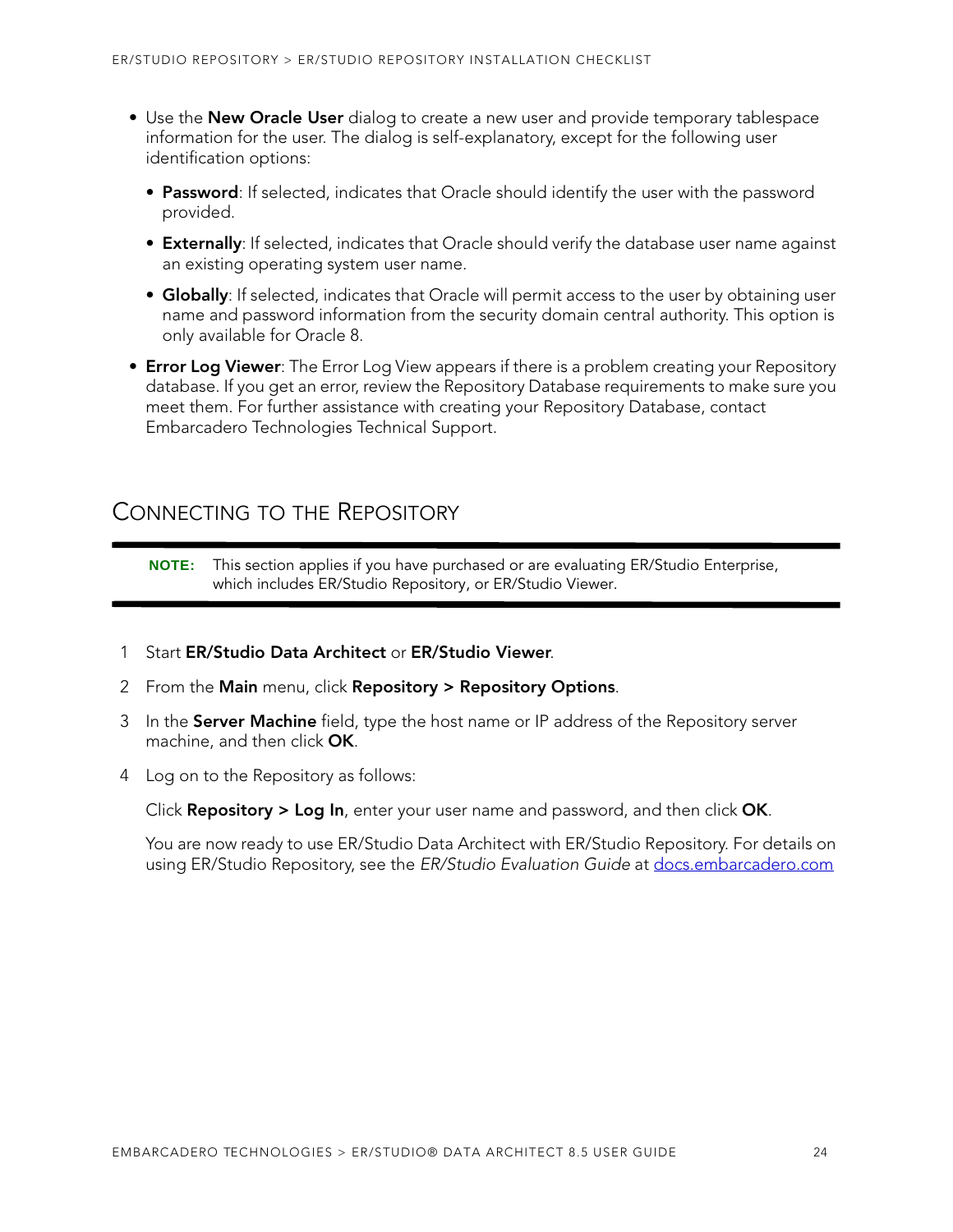# <span id="page-24-0"></span>UPGRADING ER/STUDIO REPOSITORY

Use the following checklist to ensure ER/Studio Repository is correctly upgraded.

| Upgrade Checklist |     |                                                                                                                                                  |
|-------------------|-----|--------------------------------------------------------------------------------------------------------------------------------------------------|
| Done              | N/A | Requirements                                                                                                                                     |
|                   |     | Download ER/Studio Enterprise Upgrade.                                                                                                           |
|                   |     | To download the most current release, go to www.embarcadero.com/upgrade/upgrade.html                                                             |
|                   |     | Review the ER/Studio ReadMe.                                                                                                                     |
|                   |     | For the most current installation and usage information, see the ReadMe at<br>www.embarcadero.com/resources/release_notes/ER/Studio.html.        |
|                   |     | Prepare to upgrade.                                                                                                                              |
|                   |     | For what to do before you upgrade to the latest version, see Preparing to Upgrade.                                                               |
|                   |     | Upgrade ER/Studio Repository.                                                                                                                    |
|                   |     | For ER/Studio Enterprise installations, which include the Repository. For ER/Studio Repository<br>upgrade details, see Upgrading the Repository. |

#### **Important Notes**

- When upgrading from earlier versions, such as from 4.5 to Repository 5.5 , you must first upgrade the Repository to version 5.0, upgrade your 4.5 diagrams with ER/Studio DA 8.0, and then upgrade to Repository 5.5 and upgrade your diagrams with ER/Studio DA 8.5. Consult Embarcadero Technical Support when upgrading from versions prior to 4.5.
- If you are upgrading to ER/Studio Repository, upgrade your version of ER/Studio Data Architect also. Ensure the build date of ER/Studio Repository coincides with the build date of ER/Studio Data Architect.
- If you are also using ER/Studio Portal, you must also upgrade it to the latest version.
- You can install ER/Studio Data Architect 8.x and an earlier ER/Studio Data Architect version on the same workstation.
- Any \*.dm1 files you use from the previous version will be copied and converted to 8.x format when you open them for the first time. You can then save the diagram with a different name or use the same name to write over the old file. Previous versions of ER/Studio Data Architect will not read 8.x and higher files.
- Upgrading diagrams can be time consuming and memory intensive. The number and size of ER/Studio Data Architect diagrams managed in the upgraded Repository dictates how long the upgrade process takes.
- Reference Models, supported in previous versions, are not supported in ER/Studio Data Architect 7.x and later versions.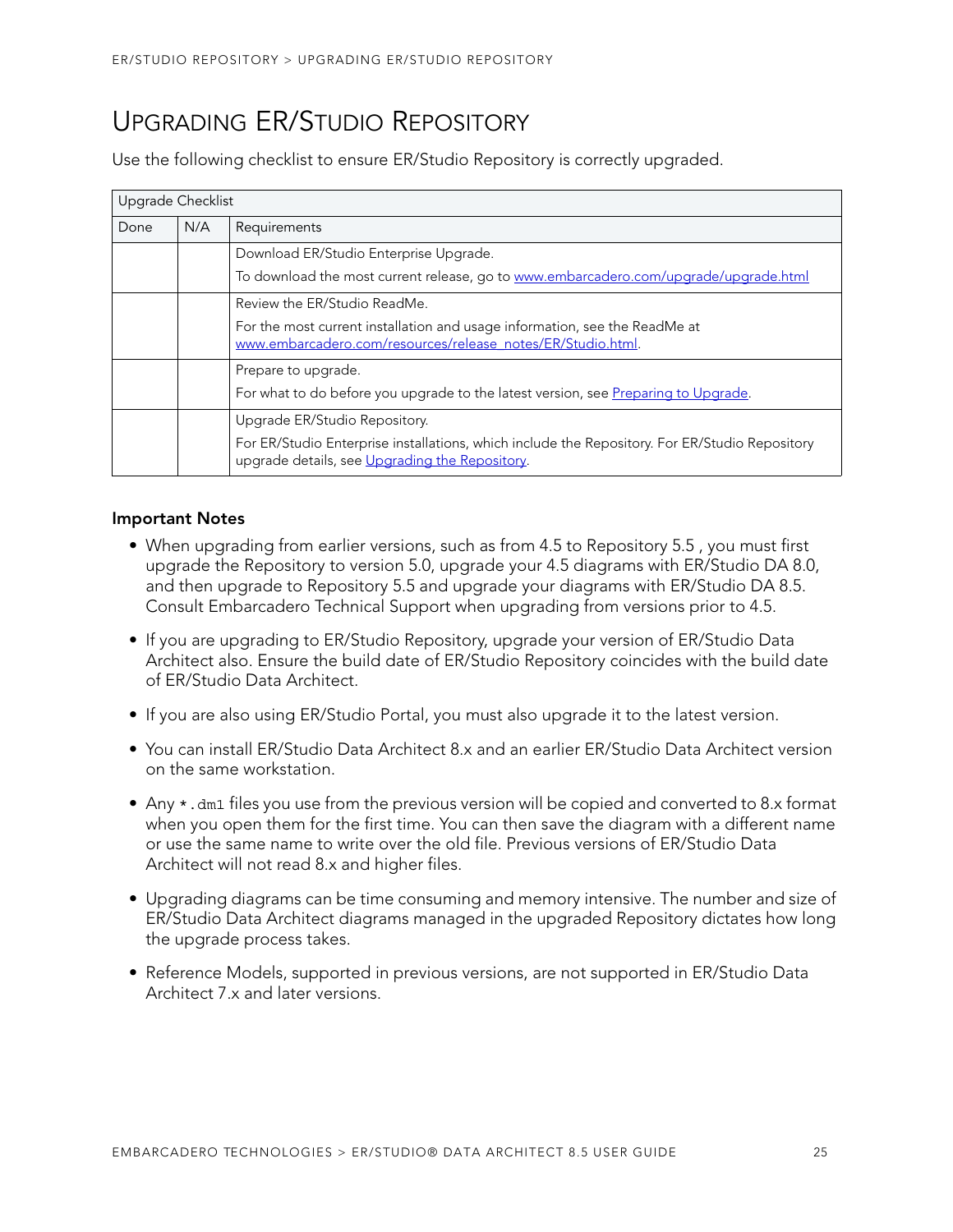### <span id="page-25-0"></span>PREPARING TO UPGRADE THE REPOSITORY

- 1 Ensure you have backed up all your .dm1 files.
- 2 Check in all your diagrams and objects.

**NOTE:** If you try to check in a file from the previous version with the same name as a current file, the current file will become corrupted.

3 Rename all local copies of Repository diagrams in the active file directory as follows:

Click **Repository > Options**. Make note of the **Active File Directory**. Switch to the **Windows Explorer** and rename all the diagrams in the **Active File Directory**.

- 4 Ensure no one is logged into the Repository.
- 5 Backup the current Repository database.
- 6 Restart the Repository host computer.

### <span id="page-25-1"></span>UPGRADING THE REPOSITORY

- 1 Log on to Windows with local administrator privileges.
- 2 Start the **Repository** installation program and follow the prompts.

The installation program starts the following services:

- Embarcadero Repository Communication Server
- Embarcadero Repository Database Server
- Embarcadero Repository Event and Dispatch Server
- 3 On the **Run Database Wizard?** page, click **Yes**.

**NOTE:** This procedure is for ER/Studio Enterprise installations only, which include the Repository. When you upgrade ER/Studio Data Architect you must also upgrade ER/Studio Repository to correspond with the same build date as ER/Studio Data Architect.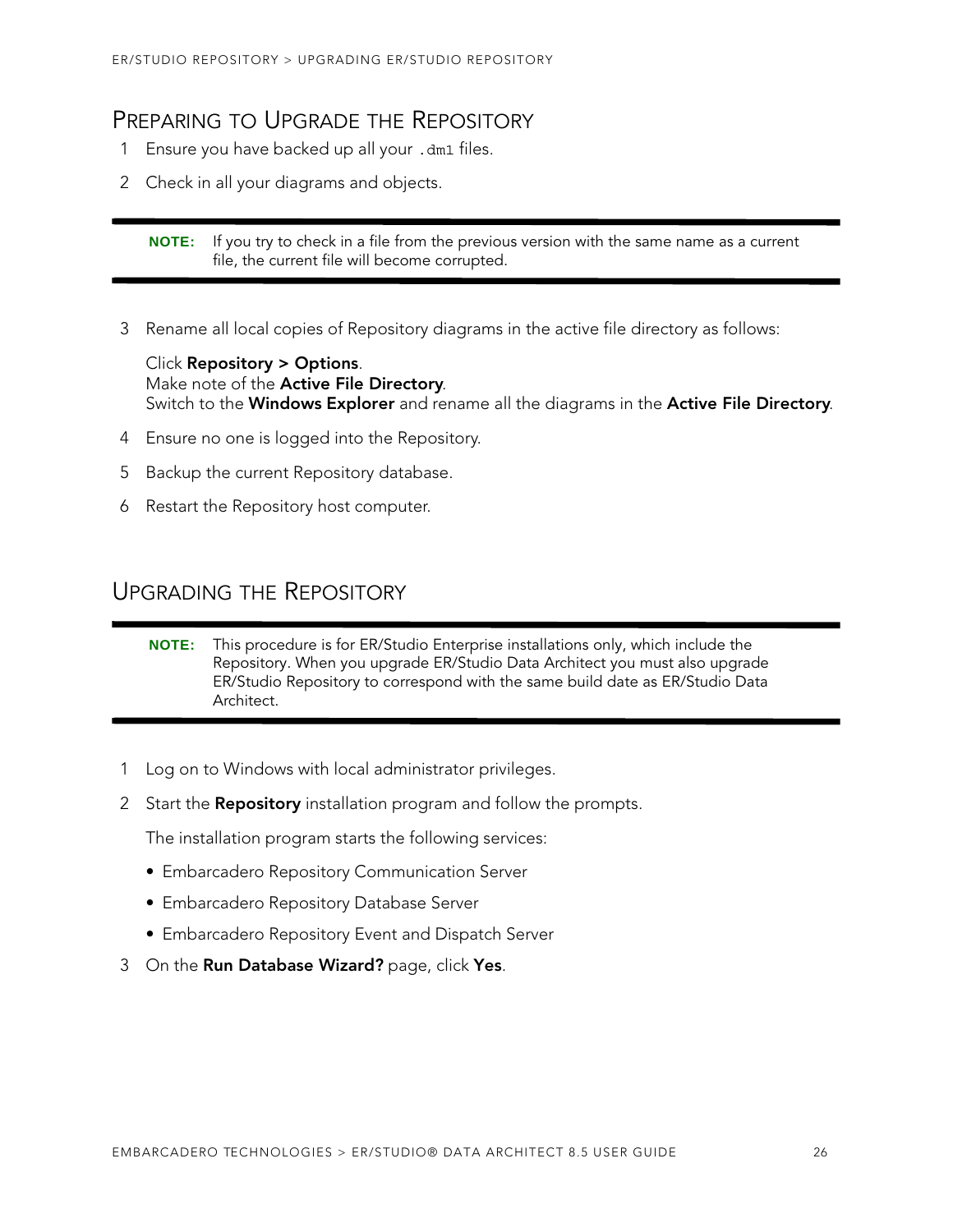- 4 When the wizard locates your existing database, select **Update previous Version Database to current version**.
	- **NOTE:** If you are upgrading from a Repository version prior to 4.0, you can delete the C:\Program Files\Embarcadero\Repository\Data directory. This directory is not used with Repository versions 4.0 and later.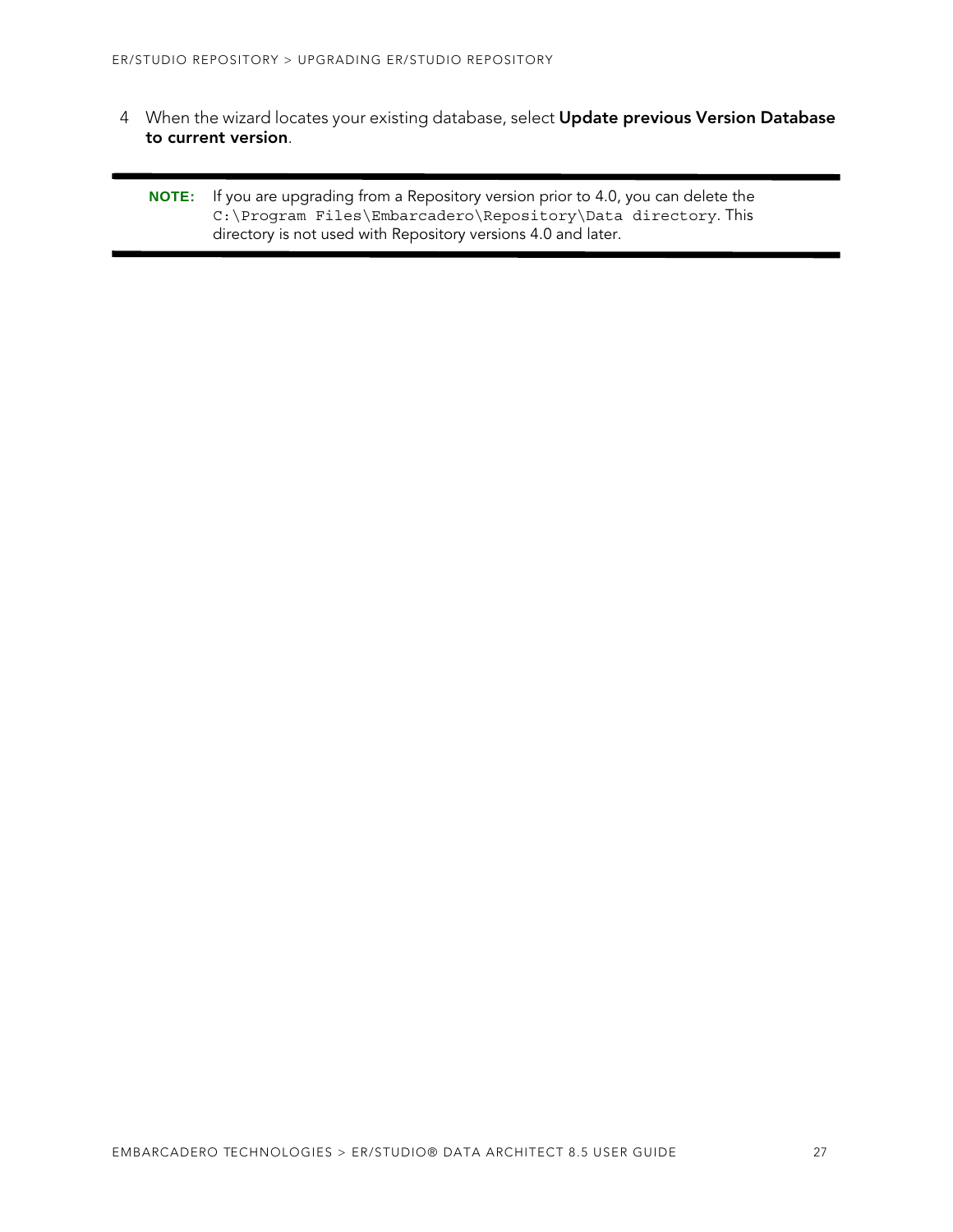# <span id="page-27-0"></span>UNINSTALLING ER/STUDIO REPOSITORY

From the Windows Add or Remove Programs Control Panel, select Embarcadero Repository X.X, click **Remove**, and then follow the prompts to remove all ER/Studio Repository components.

**NOTE:** This does not remove the Repository database. The database administrator must remove the Repository database.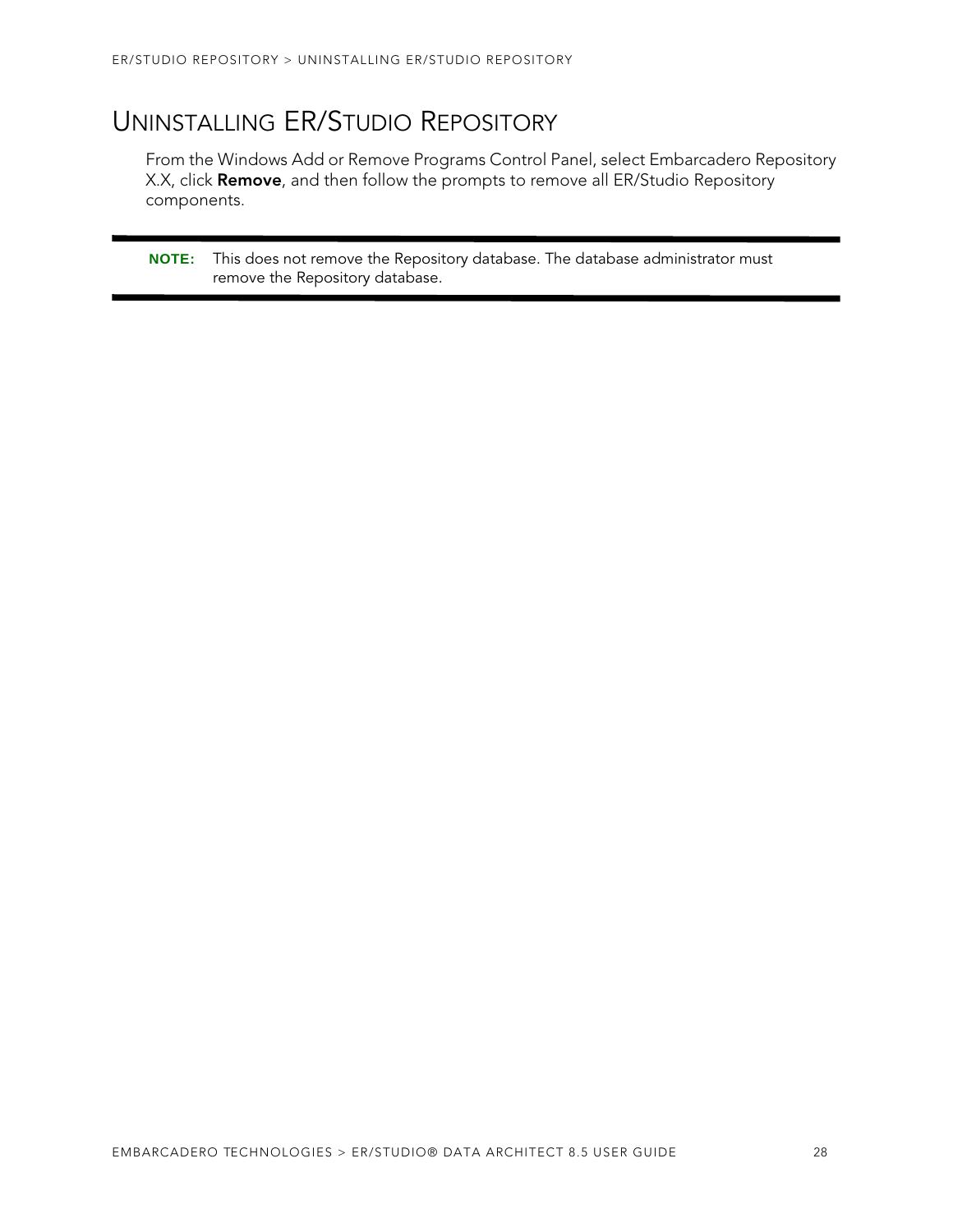# <span id="page-28-0"></span>**METAWIZARD**

Integrate metadata across modeling tools, business intelligence, ETL platforms and industry-standard exchange formats (XMI, XML and XSD). This tool enables ER/Studio Data Architect to integrate with more than seventy other applications by sharing metadata through an import-export capability. The Metawizard is installed in both the standard and enterprise editions of ER/Studio Data Architect but is not automatically activated. Once you have licensed the Metawizard, it will be activated.

To purchase ER/Studio Metawizard, contact Embarcadero Sales:

| Embarcadero Sales Contact Information                               |                     |                          |
|---------------------------------------------------------------------|---------------------|--------------------------|
| Region                                                              | Telephone           | E-mail                   |
| North America, Latin America and Asia Pacific   415.834.3131 ext. 3 |                     | sales@embarcadero.com    |
| Europe, Africa, and the Middle East                                 | +44 (0) 1628 684400 | uk.sales@embarcadero.com |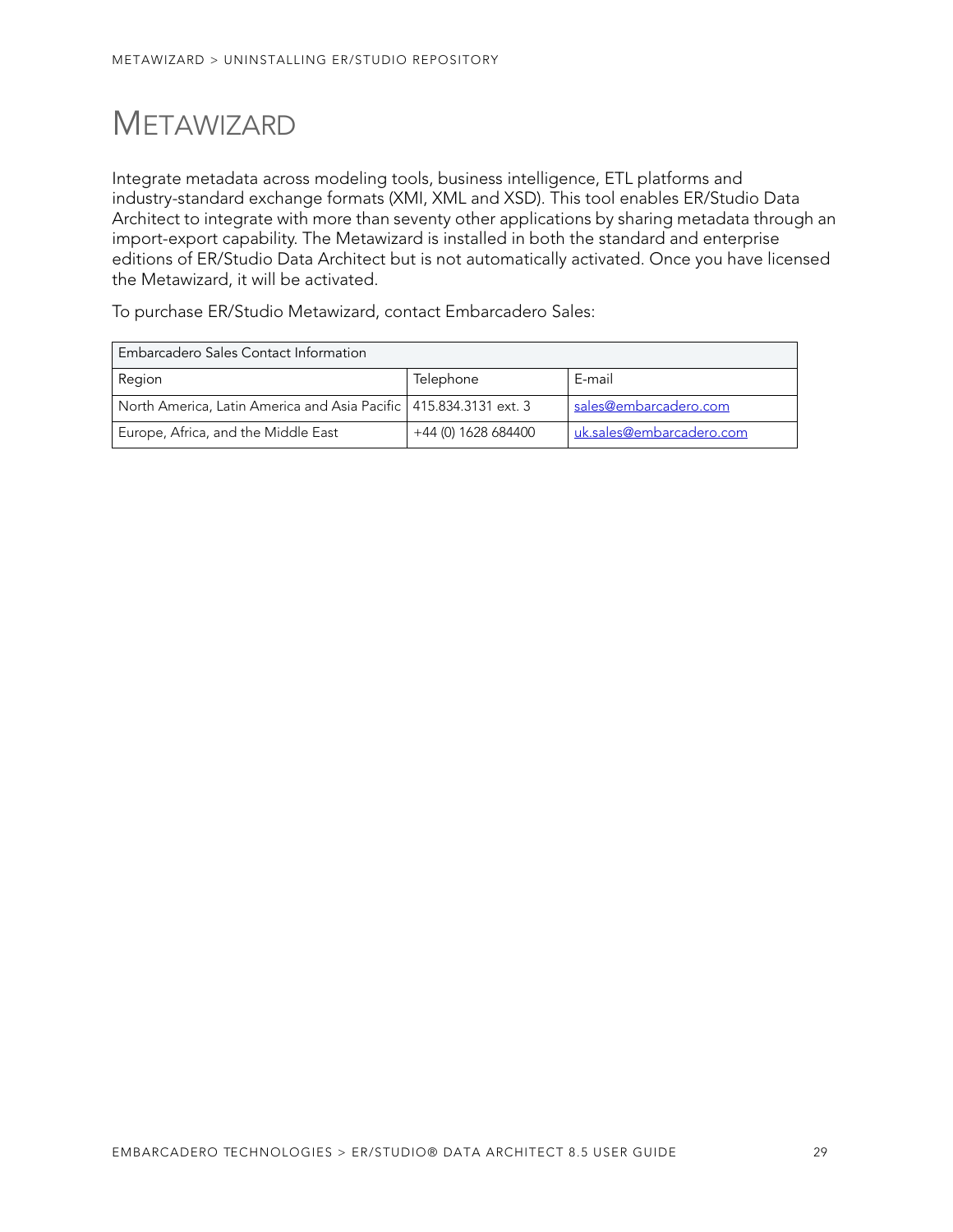# <span id="page-29-0"></span>SCHEMA EXAMINER

Embarcadero Schema Examiner automatically reviews and finds design errors in a database schema. Detailed reporting and graphical documentation then simplify the process of pinpointing and reviewing these problems.

- Simplifies the process of testing and validating database schema
- Reverse-engineer existing schema
- Detailed diagnostic reports increase productivity
- Recommends changes and automatically generates scripts to fix problems

Schema Examiner recommends changes to database schema and can automatically generate scripts to fix problems. This efficient and consistent approach to improving database design helps avoid costly data errors and performance problems.

#### **Maximize the quality and efficiency of database designs.**

Schema Examiner can examine database designs by directly interfacing with Embarcadero ER/Studio Data Architect. Schema Examiner can also reverse-engineer the schema of existing databases or read SQL scripts directly. Design changes can be simulated before implementation to reduce risk and allow users to check and validate design alterations as a result of maintenance or new inclusions to the database structure. Schema Examiner will also identify violations of best practices that are adversely affecting performance, with suggested changes scripted for easy implementation.

#### **Comprehensive Diagnostics and Reporting**

Schema Examiner provides detailed diagnostic reports that increase productivity by accelerating the review process. The innovative "Show Me" facility isolates specific design issues in database models, eliminating the task of finding the problem in large and complex models. There are over fifty issues that Schema Examiner can identify and isolate, such as missing relationships, disabled triggers, missing indexes, incorrectly defined relationships, or inconsistent definitions.

## <span id="page-29-1"></span>INSTALLING SCHEMA EXAMINER

See www.embarcadero.com/products/schema\_examiner/index.php for a free trial version of Schema Examiner. Installation details are described in the Install Guide which you can download from www.embarcadero.com/products/schema\_examiner/documentation\_and\_manuals.php.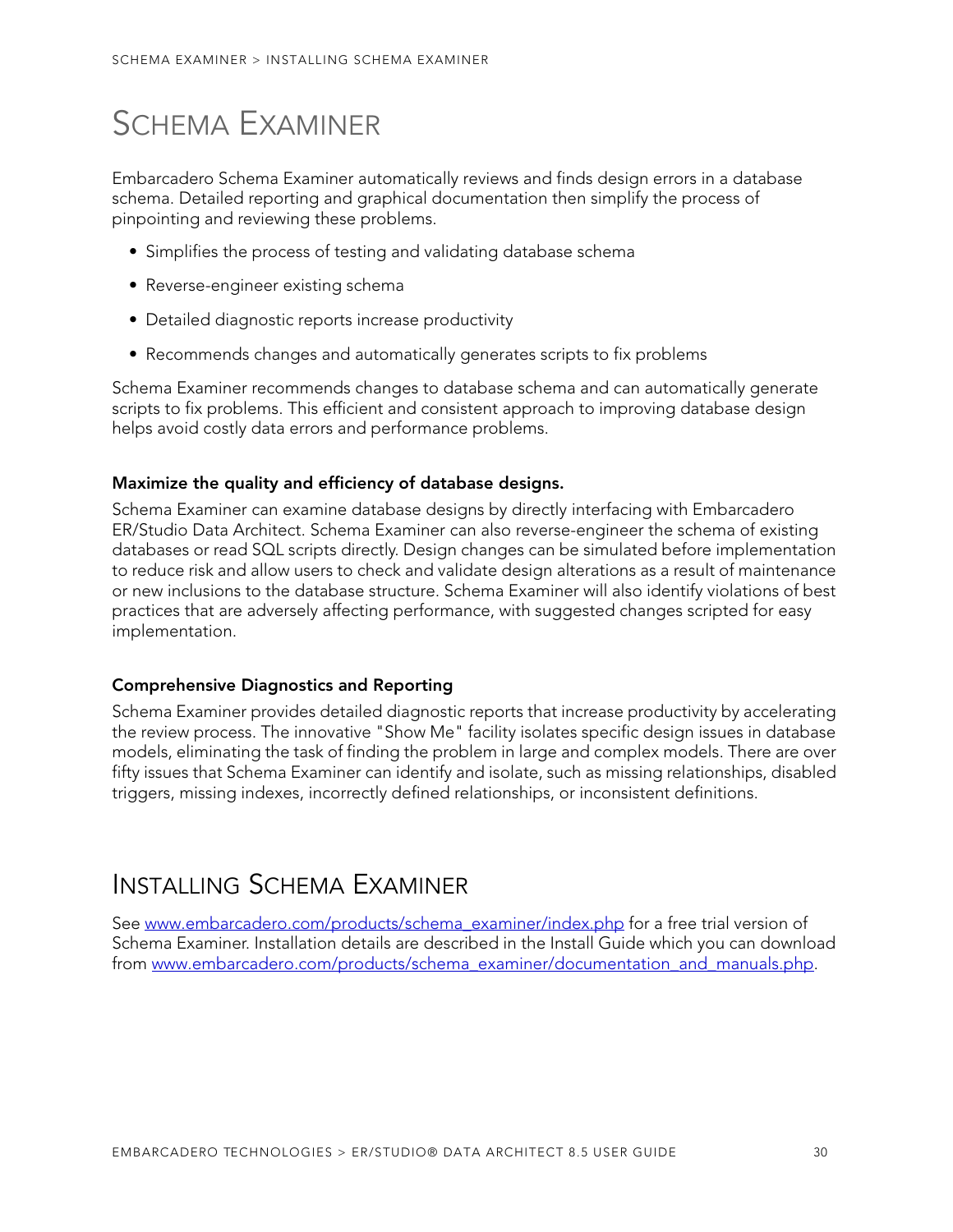# <span id="page-30-0"></span>UNIVERSAL DATA MODELS

Universal data models are standard and Industry-specific data model templates for ER/Studio Data Architect that reduce the development time of database-related projects by an average of 60 percent, as well as improve the quality of existing and new data models. The Universal Data Models are .dm1 files that you can copy to a storage device and are accessed the same as any other .dm1 file. They do not need to be installed or uninstalled, just copied and deleted.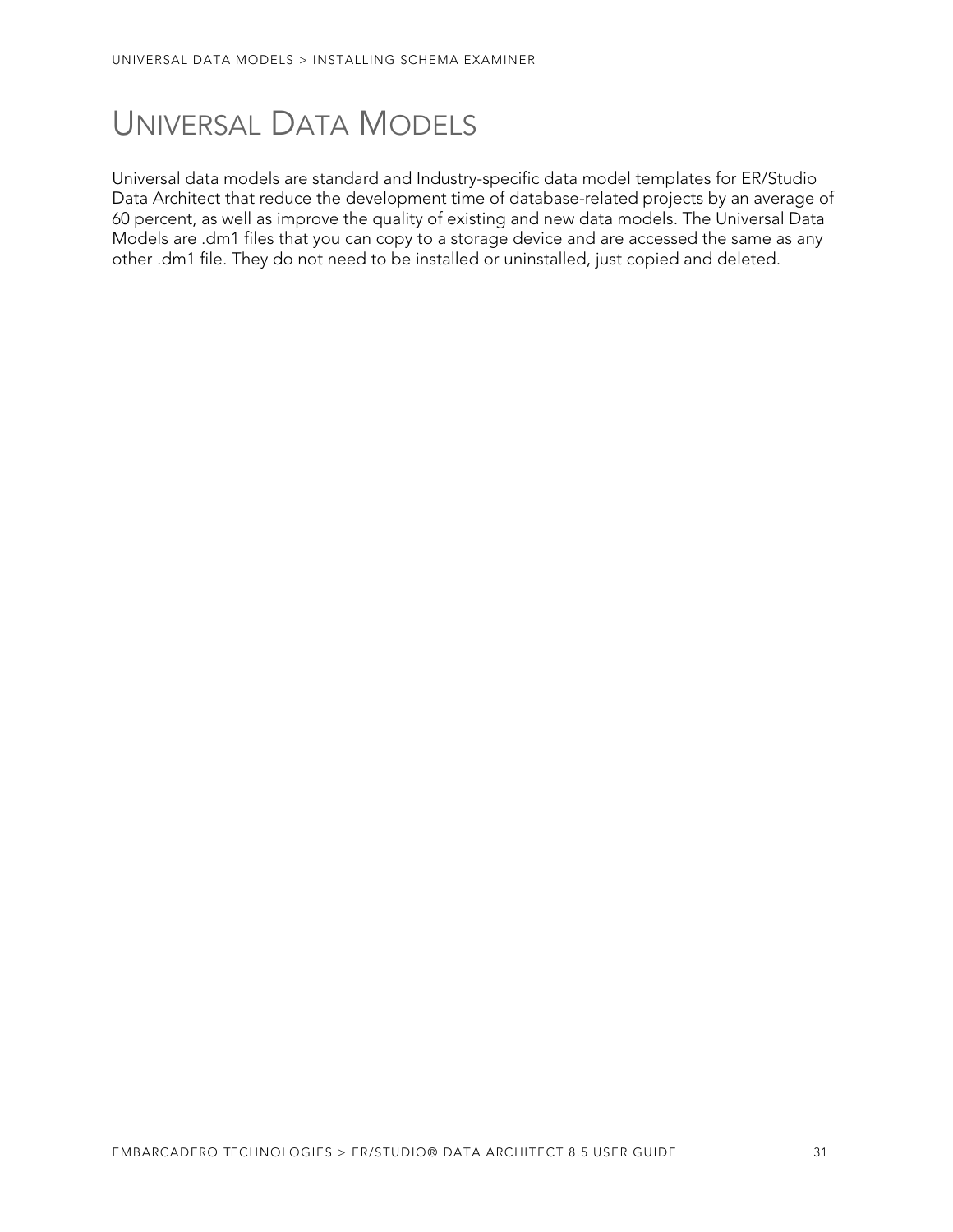# <span id="page-31-0"></span>ER/STUDIO VIEWER

You can use ER/Studio Viewer to view, navigate, and print ER/Studio Data Architect models in a view-only environment. ER/Studio Viewer features the same sophisticated and advanced viewing, navigation, and printing functionality that ER/Studio Data Architect provides.

This section is comprised of the following topics:

- [Installing ER/Studio Viewer](#page-31-1)
- [Upgrading ER/Studio Viewer](#page-33-0)
- [Uninstalling ER/Studio Viewer](#page-33-2)

# <span id="page-31-1"></span>INSTALLING ER/STUDIO VIEWER

Use the following checklist to ensure ER/Studio Viewer is correctly installed and configured.

| Done | N/A | Requirements                                                                                                                                                                                    |
|------|-----|-------------------------------------------------------------------------------------------------------------------------------------------------------------------------------------------------|
|      |     | Download ER/Studio Viewer                                                                                                                                                                       |
|      |     | You can download a 14-day trial version of ER/Studio Viewer, which you can license later, from<br>www.embarcadero.com/downloads/download.html                                                   |
|      |     | Review ER/Studio Viewer ReadMe                                                                                                                                                                  |
|      |     | For the most current installation and usage information, see the ReadMe at<br>docs.embarcadero.com.                                                                                             |
|      |     | <b>Ensure System Compatibility</b>                                                                                                                                                              |
|      |     | For system requirements, see System Requirements.                                                                                                                                               |
|      |     | Install ER/Studio Viewer                                                                                                                                                                        |
|      |     | For installation details, see Installing ER/Studio Data Architect.                                                                                                                              |
|      |     | Run and Test ER/Studio Viewer                                                                                                                                                                   |
|      |     | For step-by-step instructions on how to use ER/Studio Data Architect and Viewer, see the<br>ER/Studio Data Architect Evaluation Guide at<br>www.embarcadero.com/products/ER/Studio/erdocs.html. |

### <span id="page-31-2"></span>SYSTEM REQUIREMENTS

Review the requirements before you install ER/Studio Viewer. Adhering to these requirements optimizes ER/Studio Viewer performance.

| <b>ER/Studio Viewer Requirements</b> |                                |  |
|--------------------------------------|--------------------------------|--|
| <b>Hardware</b>                      |                                |  |
| Processor                            | Pentium III, 600 MHz or higher |  |
| <b>RAM</b>                           | - GB                           |  |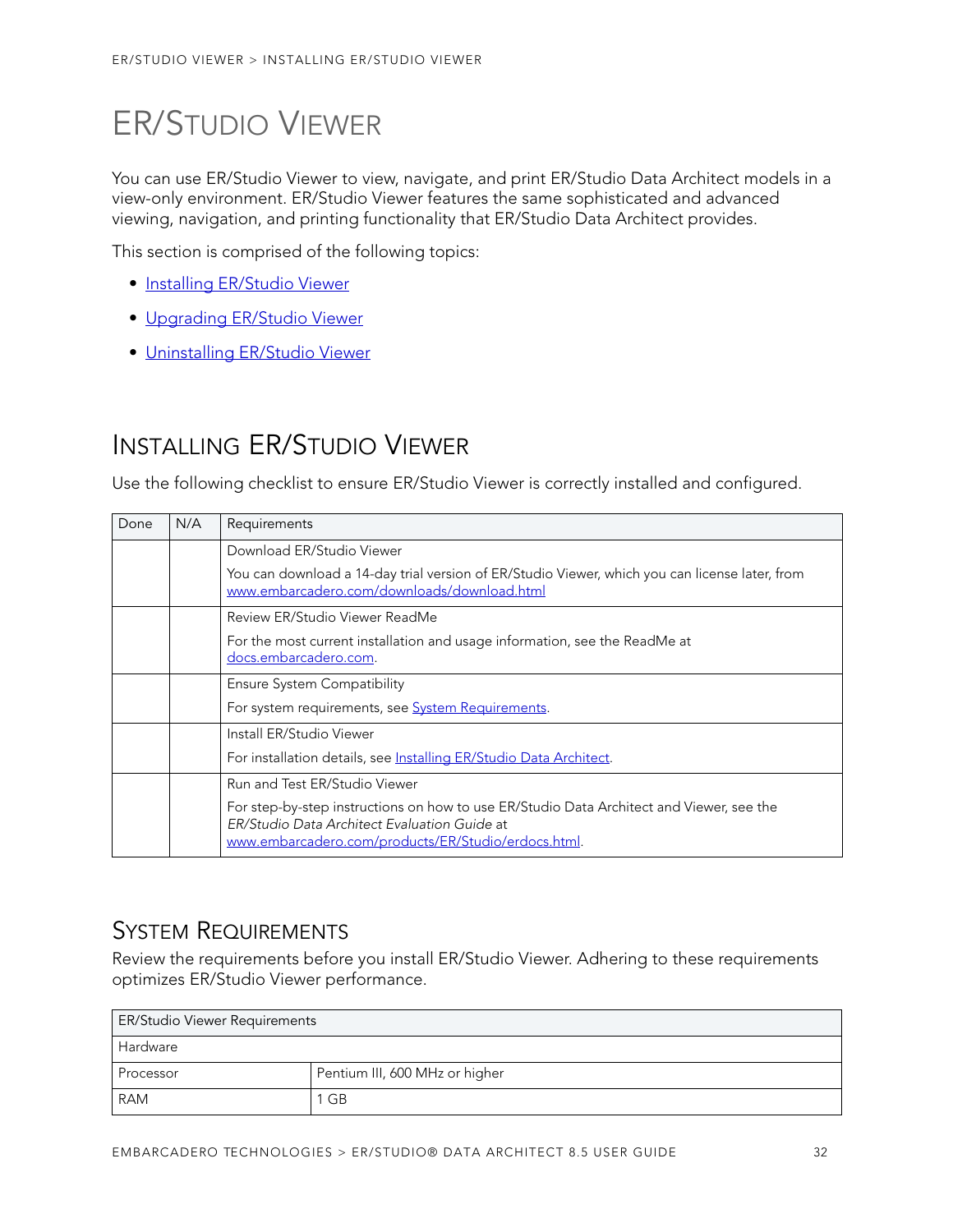| <b>ER/Studio Viewer Requirements</b> |                                                                                                                                                                                                                                                         |  |
|--------------------------------------|---------------------------------------------------------------------------------------------------------------------------------------------------------------------------------------------------------------------------------------------------------|--|
| Disk Space                           | 340 MB                                                                                                                                                                                                                                                  |  |
|                                      | 175 MB in the System TEMP directory for temporary file storage during installation                                                                                                                                                                      |  |
| <b>DVD</b> Reader                    | yes                                                                                                                                                                                                                                                     |  |
| <b>Operating System</b>              | Any of the following:<br>· Windows 2003 Server<br>$\bullet$ Windows XP<br>• Windows 2000<br>• Windows 98<br>• Windows NT                                                                                                                                |  |
| Software                             | To use an Open Data Base Connectivity (ODBC) database as a data source, install<br>the ODBC driver on your client computer.<br>To connect to the DBMS using native connectivity, install the native client libraries<br>available from the DBMS vendor. |  |
| Privileges                           | Local Administrator Privileges (required for installation only)                                                                                                                                                                                         |  |

### <span id="page-32-0"></span>INSTALLING ER/STUDIO VIEWER

- 1 Log on to Windows with local administrator privileges.
- 2 Double-click **setup.exe** inside the ER/Studio Viewer installation folder.
- 3 Walk through the installation wizard.

The options are straightforward, but make sure you choose the following:

• Do not select a Repository Server. If you have ER/Studio Repository, follow the instructions in [Connecting to the Repository](#page-23-0).

**NOTE:** Before the 14-day trial period expires, purchase ER/Studio Viewer. For details, see [Purchasing ER/Studio Viewer](#page-32-1)

### <span id="page-32-1"></span>PURCHASING ER/STUDIO VIEWER

**NOTE:** Trial versions of ER/Studio Viewer include a 14-day license. Purchase a license at the end of the trial to continue using the product.

#### To purchase ER/Studio Viewer, contact Embarcadero Sales:

| Embarcadero Sales Contact Information |                  |        |
|---------------------------------------|------------------|--------|
| Region                                | <i>lelephone</i> | E-mail |